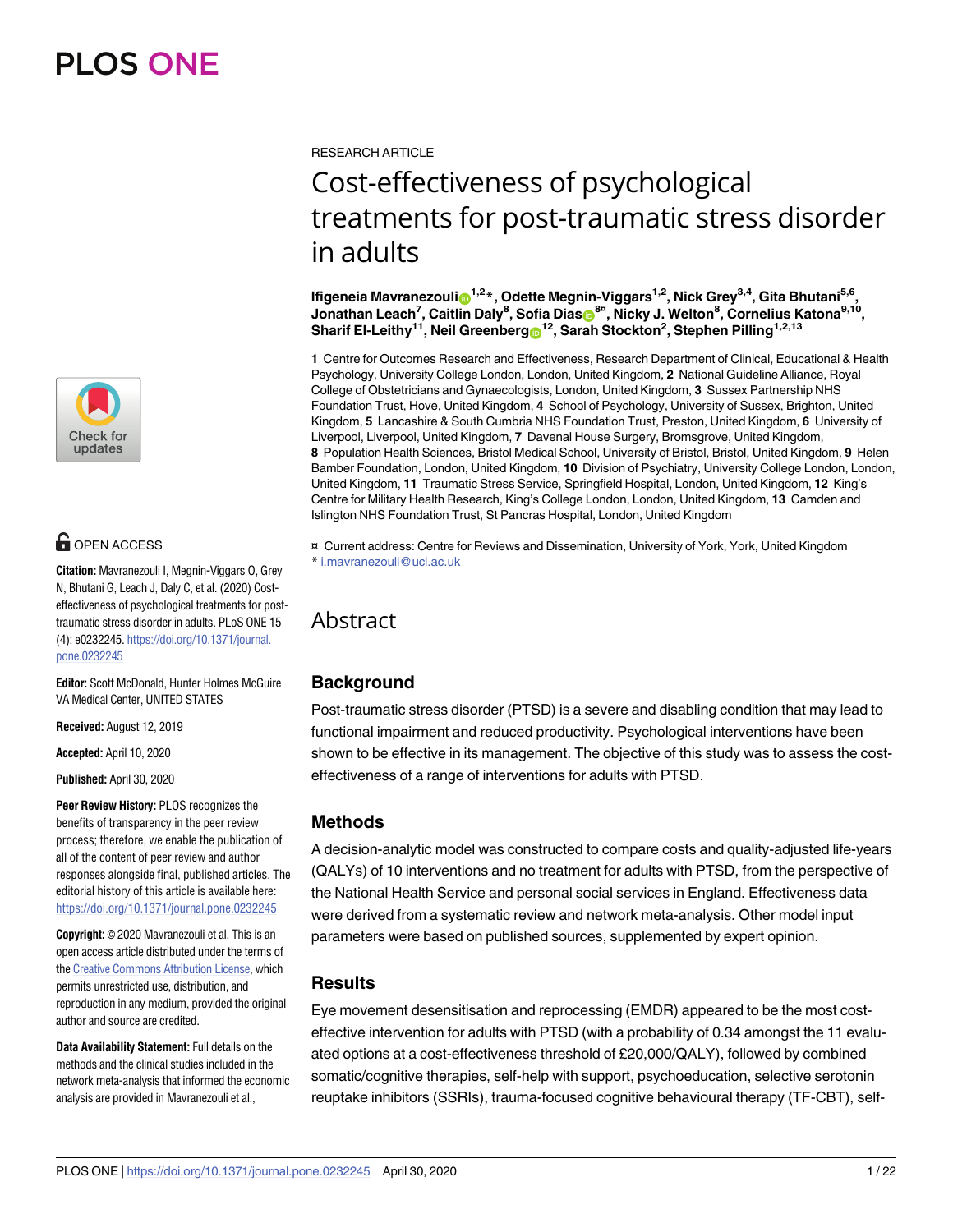<span id="page-1-0"></span>Psychol Med. 2020 Mar;50(4):542-555. doi: [10.](https://doi.org/10.1017/S0033291720000070) [1017/S0033291720000070.](https://doi.org/10.1017/S0033291720000070) All other relevant data are within the paper and its Supporting Information files.

**Funding:** The economic analysis presented in this paper was initiated by the National Collaborating Centre for Mental Health (NCCMH) and continued by the National Guideline Alliance (NGA) at the Royal College of Obstetricians and Gynaecologists (RCOG) from 1 April 2016, with support from the National Institute of Health and Care Excellence (NICE) Guidelines Technical Support Unit (TSU), University of Bristol, which is funded by the Centre for Guidelines (NICE). NCCMH and NGA received funding from NICE to develop clinical and social care guidelines. IM, OMG, SS and SP received support from the National Collaborating Centre for Mental Health and the National Guideline Alliance, which were in receipt of funding from the National Institute for Health and Care Excellence (NICE), for the submitted work. CD, SD and NJW received support from the NICE Guidelines Technical Support Unit, University of Bristol, with funding from the Centre for Clinical Practice (NICE). The views expressed in this publication are those of the authors and not necessarily those of the RCOG, NGA, NCCMH or NICE. The funder had no role in study design, data collection and analysis, decision to publish, or preparation of the manuscript. All authors had full access to all the data in the study and had final responsibility for the decision to submit for publication. National Institute for Health and Care Excellence (2018) Post-traumatic stress disorder. Available from: [https://www.nice.org.uk/](https://www.nice.org.uk/guidance/ng116) [guidance/ng116](https://www.nice.org.uk/guidance/ng116)

**Competing interests:** IM, OMV, SS and SP received support from the National Collaborating Centre for Mental Health and the National Guideline Alliance, which were in receipt of funding from the National Institute for Health and Care Excellence (NICE), for the submitted work. CD, SD and NJW received support from the NICE Guidelines Technical Support Unit, University of Bristol, with funding from the Centre for Clinical Practice (NICE). SD and NJW were co-applicants on a grant (unrelated to this work) from the MRC Methodology Research Programme which included an MRC Industry Collaboration Agreement with Pfizer Ltd, who part-funded a researcher to work on statistical methodology in a project underlated to this work. This does not alter our adherence to PLOS ONE policies on sharing data and materials. GB is a coinvestigator on a NIHR RfPB grant, Eye Movement Desensitization and Reprocessing Therapy in Early Psychosis (EYES): A feasibility randomised controlled trial.

help without support, non-TF-CBT and combined TF-CBT/SSRIs. Counselling appeared to be less cost-effective than no treatment. TF-CBT had the largest evidence base.

## **Conclusions**

A number of interventions appear to be cost-effective for the management of PTSD in adults. EMDR appears to be the most cost-effective amongst them. TF-CBT has the largest evidence base. There remains a need for well-conducted studies that examine the longterm clinical and cost-effectiveness of a range of treatments for adults with PTSD.

## **Introduction**

A considerable proportion of people exposed to trauma, around 5.6%, will develop post-traumatic stress disorder (PTSD) [[1](#page-19-0)]. PTSD is a severe and disabling condition that may lead to functional impairment and reduced productivity [\[2](#page-19-0)]. A number of psychological interventions have been shown to be effective in the treatment of PTSD in adults, predominantly eye movement desensitisation and reprocessing (EMDR) and trauma-focused cognitive behavioural therapy (TF-CBT) [\[3](#page-19-0)]. However, many people with PTSD delay seeking help or are not identified by health services [\[4\]](#page-19-0). Given the variety of available interventions and the need for efficient use of healthcare resources, the objective of this study was to examine the cost-effectiveness of a range of psychological interventions for the treatment of PTSD in adults from the perspective of the National Health Service (NHS) and Personal Social Services (PSS) in England, using decision-analytic economic modelling.

The analysis presented here is part of the work that informed the updating of national guidance for the management of PTSD in England, published by the National Institute for Health and Care Excellence (NICE) [\[5\]](#page-19-0). The guideline was developed by a guideline committee, an independent multi-disciplinary group of clinical academics, health professionals and service user and carer representatives with expertise and experience in the field of PTSD. The committee contributed to the development of the economic model by providing advice on issues relating to the natural history and treatment patterns of PTSD in the UK, and on model inputs in areas where evidence was lacking.

## **Methods**

## **Population**

The study population comprised adults presenting in primary care with clinically important post-traumatic stress symptoms, defined by a diagnosis of PTSD according to the Diagnostic and Statistical Manual of Mental Disorders (DSM), the World Health Organization (WHO) International Classification of Diseases (ICD) or similar criteria, or by clinically significant PTSD symptoms, indicated by a PTSD symptom score above threshold on a validated scale, that are present for more than 3 months after a traumatic event.

The starting age of the cohorts in the economic model was 39 years, to reflect the mean age of adults with PTSD presenting to healthcare services in the UK [\[6\]](#page-19-0). The percentage of women in each cohort at the start of the model was 51.6%, calculated using national statistics for the general population [[7](#page-19-0)], and data on the percentage of people screened positive for PTSD by age and sex in England [[4\]](#page-19-0). The starting age and gender mix of the cohorts was used to estimate mortality risks and gender-specific quality-adjusted life-years (QALYs).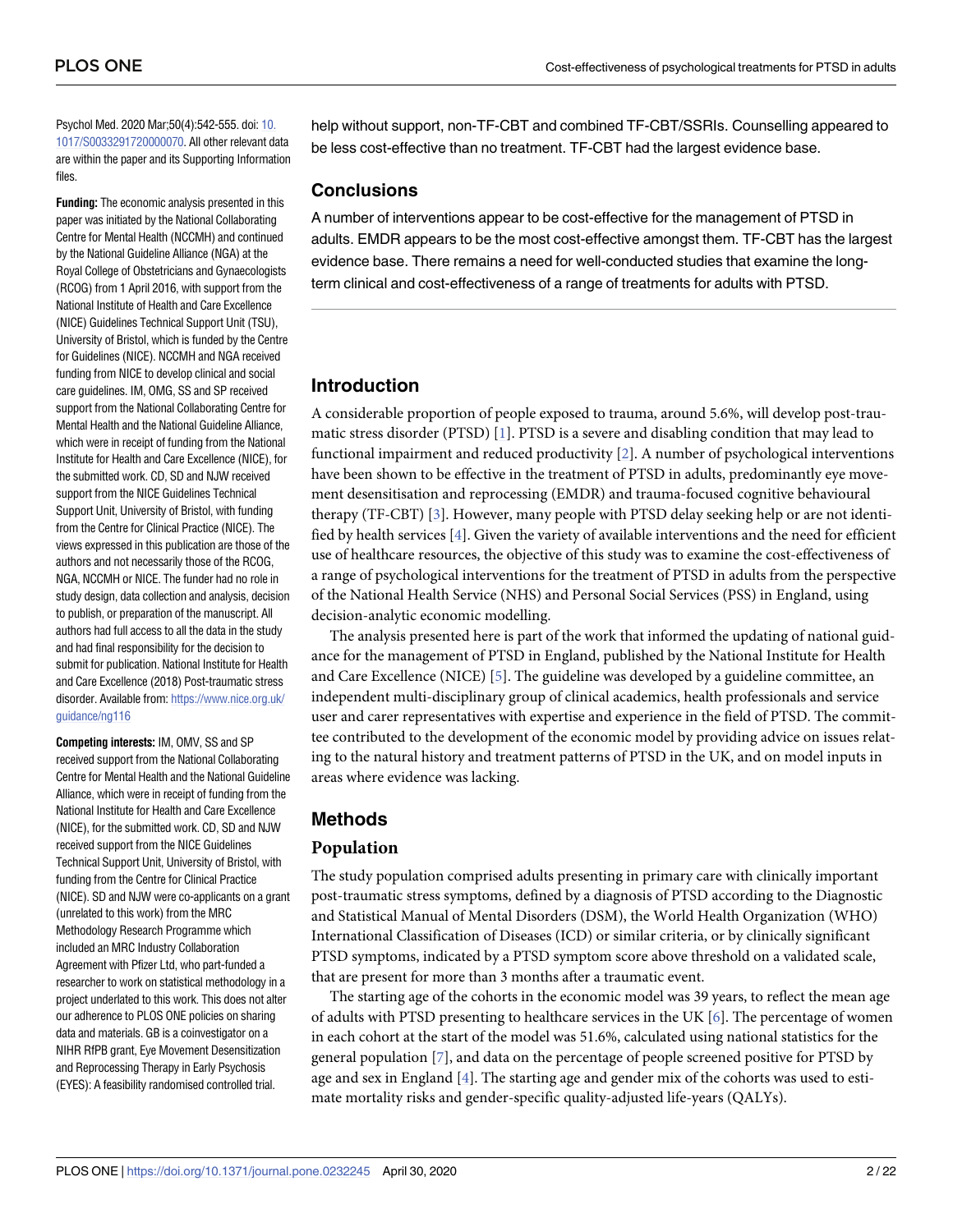NGreenberg is the Royal College of Psychiatrists Lead for Military and Veterans' Health and is a trustee of two military charities. He is also a senior researcher with King's College London working on a number of military mental health r studies. NGrey is a member of the Wellcome Trust Anxiety Disorders Group developing, testing and disseminating Cognitive Therapy for PTSD (CT-PTSD), a trauma-focused cognitive behavioural therapy (TF-CBT). He has published papers and book chapters on CT-PTSD, and facilitates teaching workshops for which payment is received. As editor, he receives royalties from sales of a trauma book, A Casebook of Cognitive Therapy for Traumatic Stress Reactions. CK is Medical Director of the Helen Bamber Foundation (a human rights charity) and refugee and asylum mental health lead for the Royal College of Psychiatrists. He writes expert psychiatric reports in the context of asylum mental health. JL is NHS England Medical Director for Military and Veterans Health. SP receives funding from NICE for the development of clinical guidelines and is also supported by the NIHR UCLH Biomedical Research Centre. The authors report no other relationships or activities that could appear to have influenced the submitted work.

## **Interventions**

The interventions considered in the economic analysis were selected from those considered in a network meta-analysis (NMA) of randomised controlled trials (RCTs) of psychological treatments for adults with PTSD  $(3]$  $(3]$  $(3]$ ; see S2 [Appendix](#page-18-0) for inclusion criteria for the NMA). We included only interventions that had been tested on at least 100 individuals in the NMA of changes in PTSD symptoms at treatment endpoint, as this was deemed the minimum adequate evidence base that would enable robust conclusions to be drawn on clinical and cost-effectiveness. Moreover, we included only interventions that had shown a higher mean effect in comparison with waitlist. Selective serotonin reuptake inhibitors (SSRIs) were included in the analysis as they were relevant comparators to psychological interventions.

The economic analysis evaluated the following interventions:

- EMDR
- TF-CBT
- Non-TF-CBT
- Combined somatic/cognitive therapies
- SSRIs
- Combined TF-CBT/SSRIs
- Self-help with support
- Self-help without support
- Counselling
- Psychoeducation
- No treatment, reflected in waitlist RCT arms.

TF-CBT is a broad class of psychological interventions that predominantly use traumafocused cognitive, behavioural or cognitive-behavioural techniques and exposure approaches to treatment. Although some interventions place their main emphasis on exposure and others on cognitive techniques, most use a combination of both. TF-CBT includes therapies such as cognitive therapy, cognitive processing therapy, exposure therapy/prolonged exposure, virtual reality exposure therapy, mindfulness-based cognitive therapy and narrative exposure therapy. Although the specific interventions that make up a class do not include exactly the same content or follow the same manual, they use the same broad approach and there is considerable overlap in the proposed mechanisms. In the economic analysis that informed the NICE guideline [\[5](#page-19-0)] we divided the TF-CBT class by the number of sessions and format of delivery and created separate categories of TF-CBT treatment according to their intensity, as these differences in resource use comprised practical considerations that informed the guideline recommendations; in addition to different intervention costs, each TF-CBT category had its own clinical effectiveness, estimated in the guideline NMAs. However, in the analyses we present here, we considered TF-CBT as an umbrella term of interventions that share a similar approach to treatment, in order to investigate the overall performance of the TF-CBT class relative to other treatments, regardless of its mode of delivery. Resource use for TF-CBT in the economic analysis we present here was determined by the average resource use reported in the TF-CBT trials informing the analysis, considering also that their vast majority assessed individual forms of TF-CBT.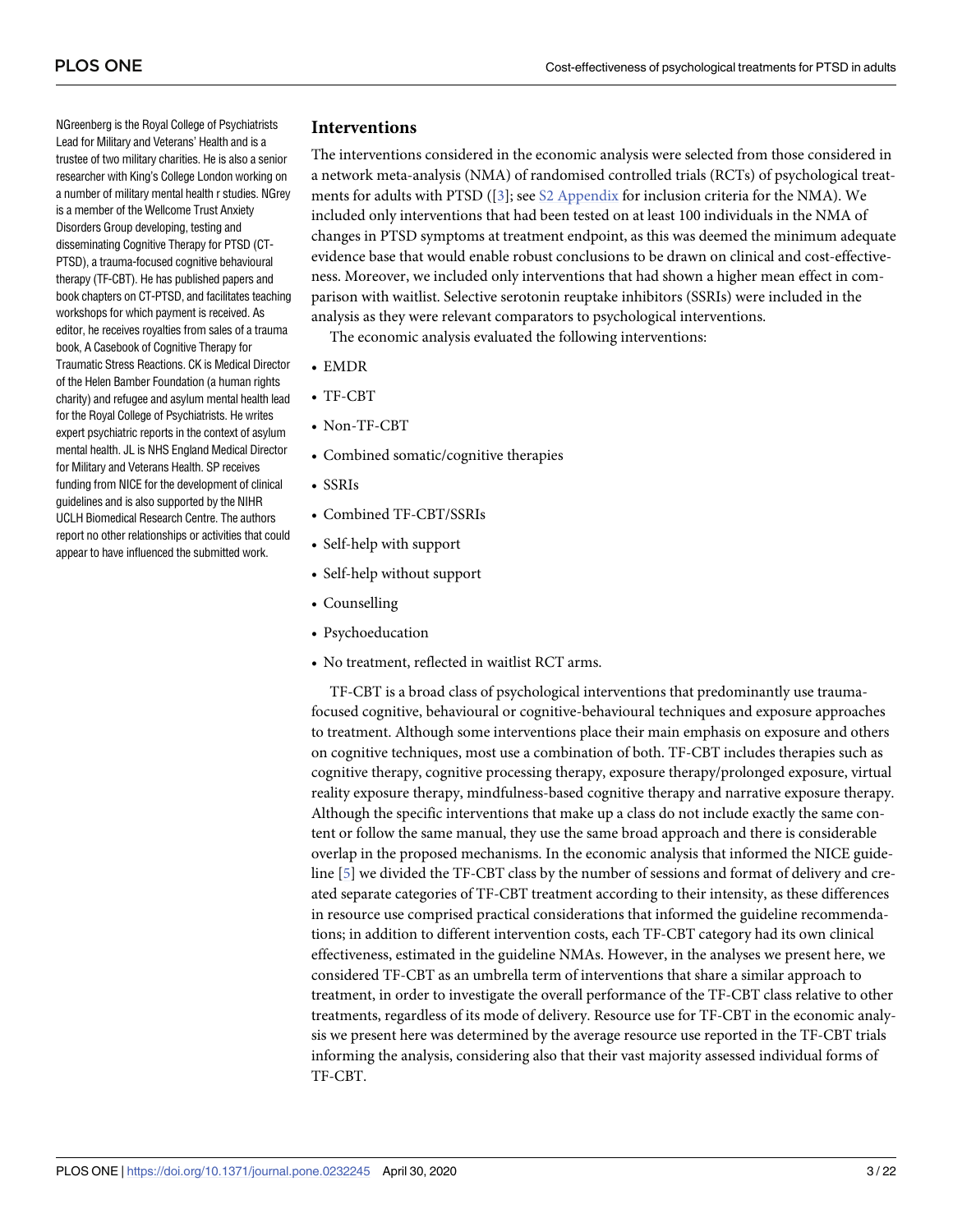<span id="page-3-0"></span>Non-TF-CBT is a class of interventions that focus on current symptoms of PTSD without re-visiting the trauma experience. Combined somatic/cognitive therapies, such as emotional freedom techniques and thought field therapy, are exposure-based therapies with both cognitive and somatic components that utilise the tapping of points on the body [[8](#page-19-0), [9\]](#page-19-0). EMDR is based on a theoretical model which posits that the dysfunctional intrusions, emotions and physical sensations experienced by trauma victims are due to the improper storage of the traumatic event in implicit memory. The EMDR procedures are based on stimulating the patient's own information processing in order to help integrate the targeted event as an adaptive contextualised memory [\[10\]](#page-19-0). Counselling is a type of psychological treatment that builds on the concept of client-centred therapy by Rogers [\[11\]](#page-19-0). It has been described in the relevant literature as non-directive counselling, supportive counselling, supportive psychotherapy, or person-centred counselling. Individuals are helped to focus on their thoughts, feelings and behaviour; to reach clearer self-understanding; and to find and use their strengths so that they cope more effectively with their lives by making appropriate decisions, or by taking relevant action. Counselling is primarily non-directive and non-advisory, but recognises that some situations require positive guidance by means of information and advice. Psychoeducation involves the provision of information about the nature and causes of PTSD, and strategies and treatments that can help address PTSD symptoms. It can be delivered individually, but is commonly delivered to groups. Psychoeducation is usually non-directive and takes an educational didactic format. Finally, self-help therapies include interventions such as internet-based TF-CBT or other computerised psychological therapies, expressive writing and cognitive bibliotherapy. Self-help with support includes interventions in which therapist's input is an integral part of the intervention; in self-help without support the therapist's input is minimal or absent.

The guideline analysis included interventions tested on at least 50 people in the NMA of changes in PTSD symptoms at treatment endpoint, whereas here we used a threshold of at least 100 people to improve the robustness of the results. The impact of increasing this threshold was the omission of interpersonal psychotherapy and present-centered therapy from the analysis presented here; both interventions were shown to occupy middle-to-lower cost-effectiveness rankings in the guideline analysis, and therefore their omission had no impact on the overall conclusions of our analysis.

#### **Economic model structure**

A hybrid decision-analytic model consisting of a decision-tree followed by a three-state Markov model was constructed using Microsoft Office Excel 2013 to estimate total costs and QALYs associated with each treatment. The model structure was determined by the natural history of PTSD, its treatment patterns in the UK, and the availability of relevant clinical and epidemiological data [\(Fig](#page-4-0) 1).

The model followed hypothetical cohorts of adults with PTSD, initiated on each of the treatments assessed. The treatment duration for each of the assessed options equalled 3 months (12 weeks), according to the average duration of interventions in trials and routine clinical practice (range 4–20 weeks). Following a course of treatment, people in each cohort either remitted (entering a state of 'no-PTSD') or failed to remit, remaining in a 'PTSD' state. Those initiated on SSRIs alone or in combination were given 3 months of maintenance pharmacological therapy if they had remitted. Death was not considered during provision of interventions, as no relevant differential mortality data are available. In the next 3 months of follow-up, those who had remitted could remain in remission, relapse to PTSD or die. Those who had not remitted could remain in the 'PTSD' state, remit (and move to 'no-PTSD') or die. The length of the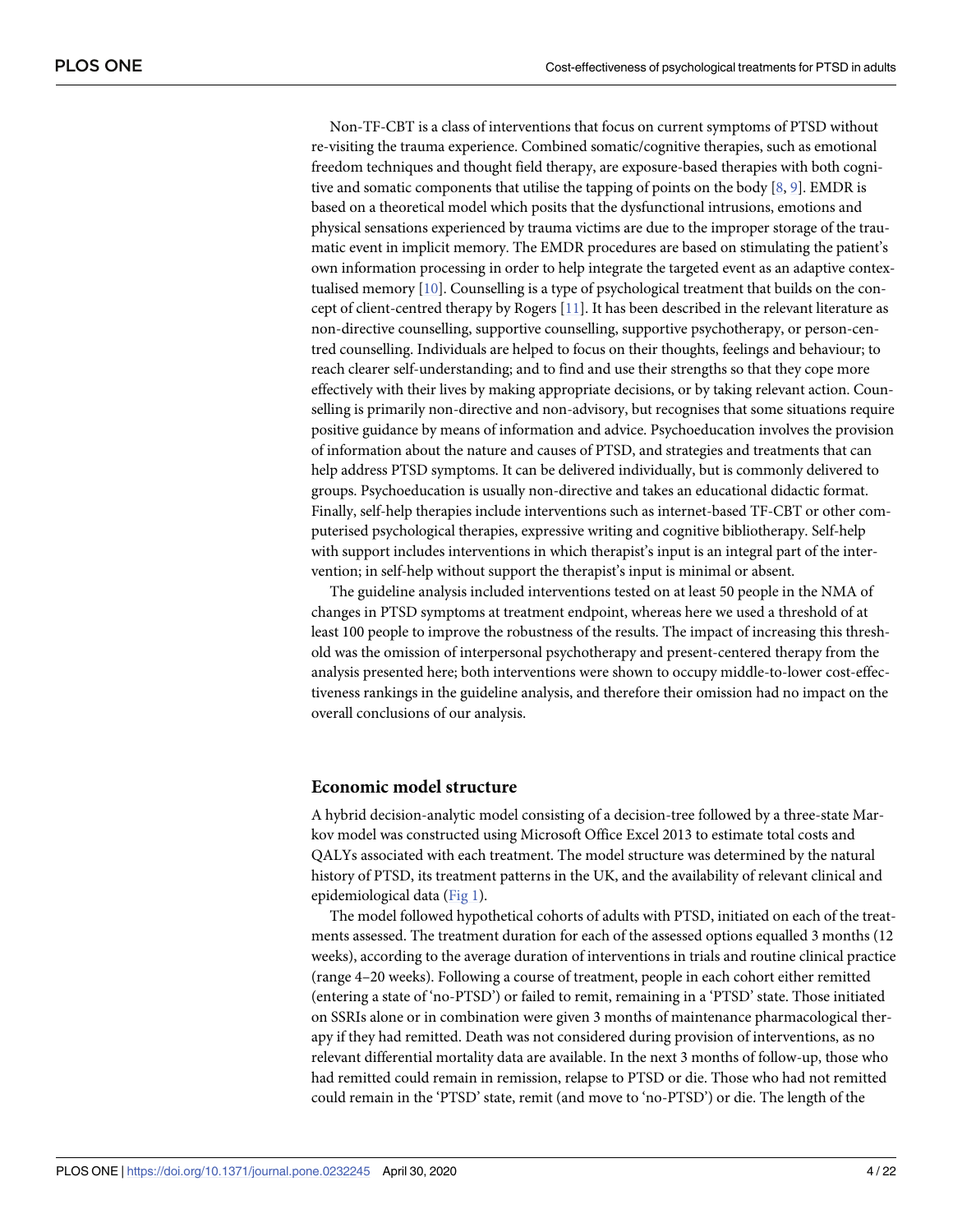<span id="page-4-0"></span>

**[Fig](#page-3-0) 1. Schematic diagram of the economic model.**

<https://doi.org/10.1371/journal.pone.0232245.g001>

follow-up period immediately post-treatment was set at 3 months as this is the period for which most follow-up data are reported in RCTs of psychological interventions for PTSD.

After that point, people in each cohort entered the Markov model, run in 3-month cycles, for consistency with the duration of the two periods of the decision-tree. In each cycle, they remained in the same health state or moved between the states of 'PTSD' and 'no-PTSD' or moved to death (absorbing state). People in both the 'PTSD' and the 'no-PTSD' states received primary, community and secondary healthcare and personal social services, as relevant to their health state. A half-cycle correction was applied.

The time horizon of the analysis was 3 years (36 months), comprising 6 months in the decision tree and 2.5 years (10 x 3-month cycles) in the Markov component of the model. This time frame was deemed adequate to capture longer-term costs and effects of treatment, without making significant extrapolations and assumptions over the course of PTSD.

### **Effectiveness data**

We obtained effectiveness data from a systematic review and NMA of psychological treatments for adults with PTSD [\[3](#page-19-0)]. We utilised the results of 2 NMAs of changes in PTSD symptoms: between baseline and treatment endpoint; and between baseline and 1-4-month follow-up. Details on the NMAs, including the studies and data that informed them, the selection of the effectiveness data and the transformations required for use in the economic model are provided in S1 [File.](#page-17-0)

The outputs of the NMA of changes in PTSD symptoms between baseline and treatment endpoint informed the intervention effects in the model period of 0–3 months. For the 3–6 month follow-up period, the base-case economic analysis conservatively assumed that the active intervention effects were not retained and equalled the effect of no treatment; this was decided because the results of the NMA of changes in PTSD symptoms between baseline and 1-4-month follow-up were based on limited evidence and showed considerable uncertainty. Nevertheless, data from this NMA were used in a secondary analysis, to inform effects for each active intervention during 3–6 months after treatment initiation.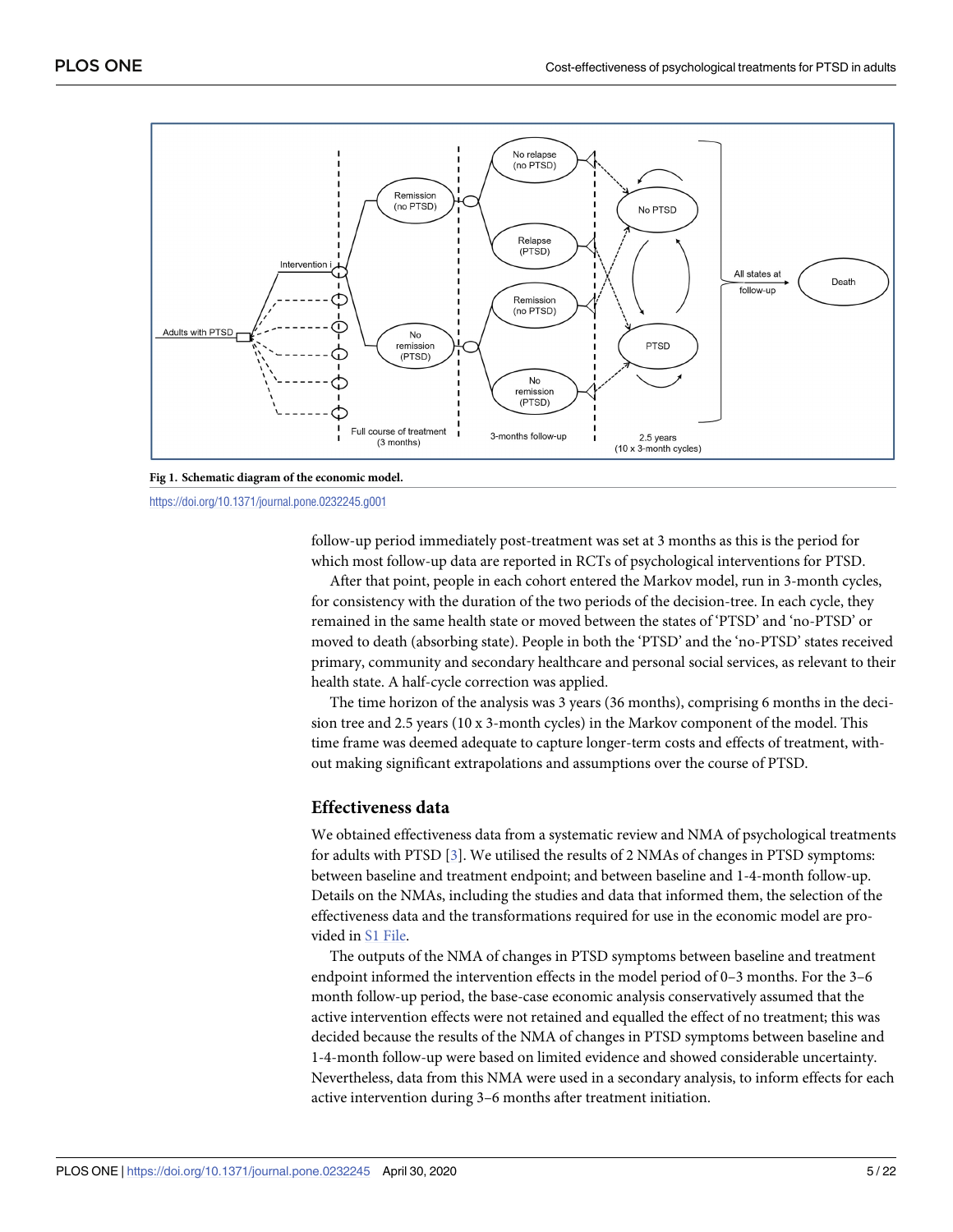### <span id="page-5-0"></span>**Baseline probability of remission**

The probability of remission for no treatment (baseline) and for all model arms beyond treatment endpoint (i.e. for all treatment options during 3–6 months after treatment initiation in the base-case analysis and for all treatment options during 6–36 months after treatment initiation in both the base-case and secondary analysis) was estimated using data from an Australian national mental health survey [\[12\]](#page-19-0). We considered the survey participants to be representative of our study population, which was adults presenting in primary care with symptoms of PTSD. Details on the methods used for the estimation of the baseline probability of remission are provided in S2 [File](#page-17-0).

### **Risk of relapse**

Due to lack of published evidence, an annual risk of relapse of 0.10 was assumed across all treatment arms, based on the committee's expert opinion; this was translated into a 3-month probability of relapse of 0.026 assuming an exponential function, which was applied in the 3-month follow-up period of the decision-tree and over the whole duration of the Markov model. This assumption was tested in a sensitivity analysis.

#### **Risk of development of side effects from SSRI treatment**

The probability of developing common side effects from SSRIs (headaches, nausea or vomiting, agitation, sedation and sexual dysfunction) was estimated from a retrospective analysis of a large US managed care claims database on 40,017 people with depression who were initiated on antidepressant monotherapy, including SSRIs [\[13\]](#page-20-0). Serious side effects from SSRIs (such as death, attempted suicide or self-harm, falls, fractures, stroke, epilepsy/seizures) were not considered; however, their omission is not expected to have had a significant impact on the economic results, due to their low incidence in the study population [\[14,](#page-20-0) [15\]](#page-20-0).

### **Mortality**

PTSD is associated with an increased risk of mortality. The hazard ratio of death associated with PTSD, adjusted for confounders such as age, gender, diabetes mellitus and hypertension was obtained from a study on 637 veterans in the US [\[16\]](#page-20-0). This ratio was applied onto general mortality statistics for England [[17](#page-20-0)] to estimate the annual mortality risk in people with PTSD over the time period they experienced PTSD symptoms. People without PTSD symptoms had the mortality risk of the general population.

#### **Utility data**

Utility scores express preferences for the health-related quality of life (HRQoL) in distinct health states; they are necessary for the estimation of QALYs. Following a systematic literature search of utility data for PTSD, the base-case economic analysis used utility scores generated from HRQoL ratings of Australian adult participants in a national mental health survey, some of whom had a diagnosis of PTSD according to DSM-4 criteria [[18](#page-20-0)]. HRQoL was assessed with the Assessment of Quality of Life measure [\(http://www.aqol.com.au\)](http://www.aqol.com.au). The study provided gender-specific data for people with PTSD and people who were PTSD-free following evidencebased treatment, which corresponded directly to the model health states of interest.

In a sensitivity analysis, we used utility data derived from a sample of 808 US veterans attending primary care clinics, 97 of whom had developed PTSD, adjusted for confounders such as gender, employment status, presence of disability, and mental and physical health comorbidities [[19](#page-20-0)]. HRQoL was assessed using SF-36, which was converted to utility scores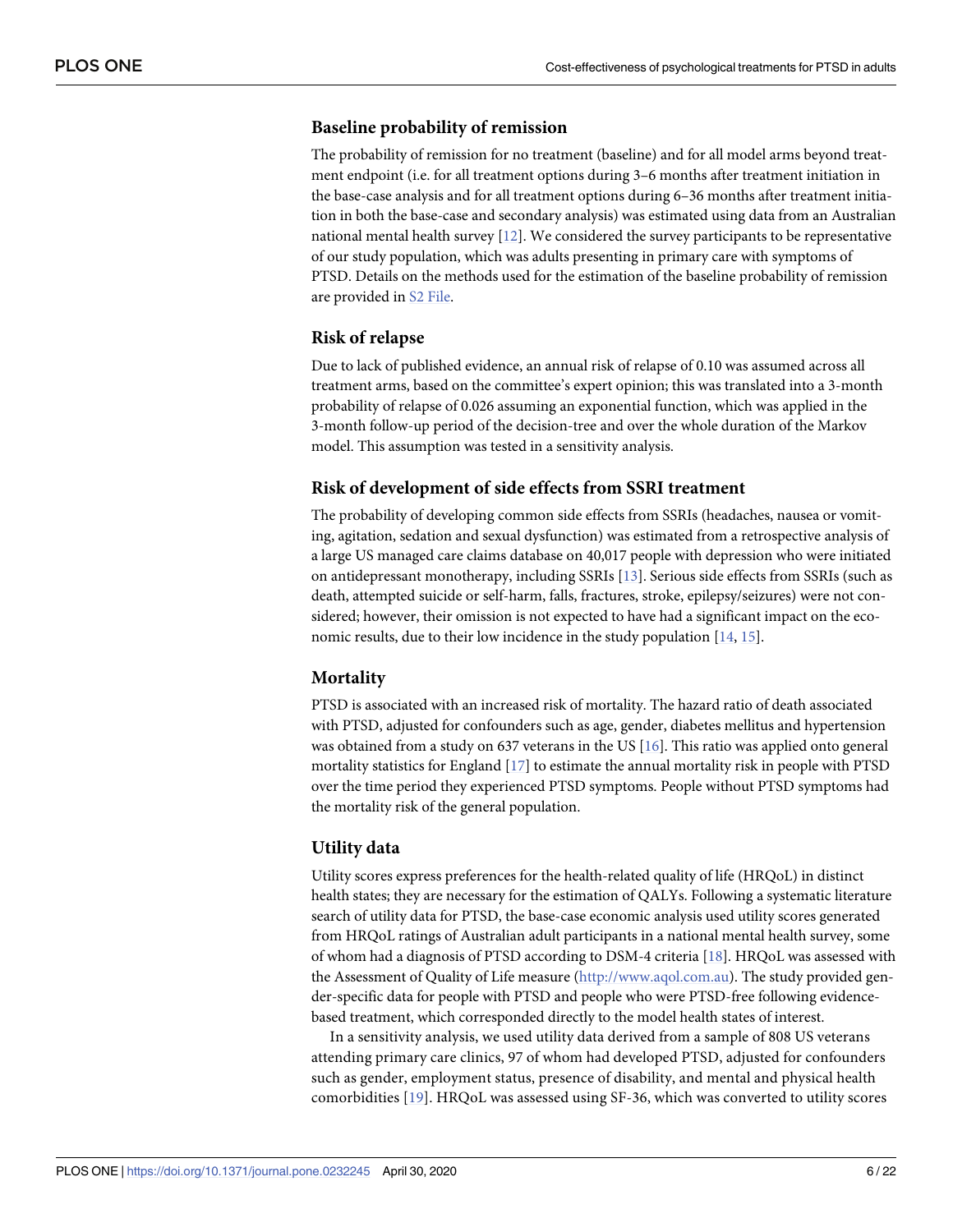<span id="page-6-0"></span>using the UK algorithm [[20\]](#page-20-0). Data from this study indicated a narrower utility benefit following remission from PTSD compared with the utility data used in the base-case analysis.

The mean utility decrement in people experiencing common side effects from SSRIs was estimated using EQ-5D scores of participants in a US medical expenditure survey, some of whom had depression and experienced side effects from antidepressant treatment [\[21\]](#page-20-0). This utility decrement was applied only over the period that people received SSRI treatment.

#### **Resource use and cost data**

The analysis included intervention costs (healthcare professional time, drug acquisition and equipment/infrastructure required for self-help interventions), costs of managing side effects from medication, and costs relating to the 'PTSD' and 'no-PTSD' health states including costs of primary, community and secondary healthcare and PSS costs.

Intervention costs ([Table](#page-7-0) 1) were calculated by combining resource use reported in RCTs included in the NMA that informed the economic analysis (i.e. number and duration of therapeutic sessions and mean daily dosage of sertraline, which was the most commonly used SSRI in trials), modified to represent routine UK practice, with respective national unit costs. All psychological interventions, with the exception of self-help and psychoeducation, were assumed to be delivered in a primary care setting by Band 7 psychological therapists according to the NHS Agenda for Change (AfC) pay-scales for community-based scientific and professional staff, to reflect routine practice in the UK. Psychoeducation was assumed to be delivered by AfC band 5 Psychological Well-being Practitioners (PWPs) and self-help by AfC band 6 psychological therapists. People receiving SSRIs attended general practitioner (GP) monitoring visits and undertook routine laboratory testing. Those experiencing side effects had one extra GP contact every 3 months and received medication for their management. For self-help therapies we included the cost of the provider of digital mental health programmes, and costs of hardware and capital overheads.

Unit costs were estimated using a combination of data derived from national sources and other published evidence [\[22–26](#page-20-0)]. Health professional unit costs included wages/salary, salary on-costs, capital and other overheads, qualification costs where available, and supervision costs. The ratio of direct (face-to-face) to indirect (preparation and administrative tasks) health professionals' time was taken into account. Details on the methods and sources used to estimate therapists' unit costs are reported in S3 [File.](#page-17-0)

Annual costs associated with the PTSD and no-PTSD health states were estimated using predominantly NHS and PSS usage data from a national psychiatric morbidity survey conducted in England in 2014 [\[4](#page-19-0)], supplemented with resource use data from other published sources [\[27–29\]](#page-20-0) and expert opinion, which were subsequently combined with national unit costs [\[22,](#page-20-0) [23,](#page-20-0) [30\]](#page-20-0). Costs for each state included inpatient hospital stays and outpatient visits, contacts with GPs, psychiatrists, psychologists, social workers, community psychiatric and learning disability nurses, other nursing services, self-help and support groups, home help or home care, outreach or family support workers and community day-care centres. Details on the methods and data used to estimate annual costs associated with the PTSD and no-PTSD health states are provided in S4 [File](#page-17-0). These were then translated into 3-month cost figures that informed the economic model. Because the estimated health state-related costs were based to a large extent on expert opinion, a sensitivity analysis was conducted, in which PTSD costs were varied by ±50%.

Costs were expressed in 2017 prices, uplifted, where necessary, using the Hospital and Community Health Services Pay and Prices Index [[22](#page-20-0)].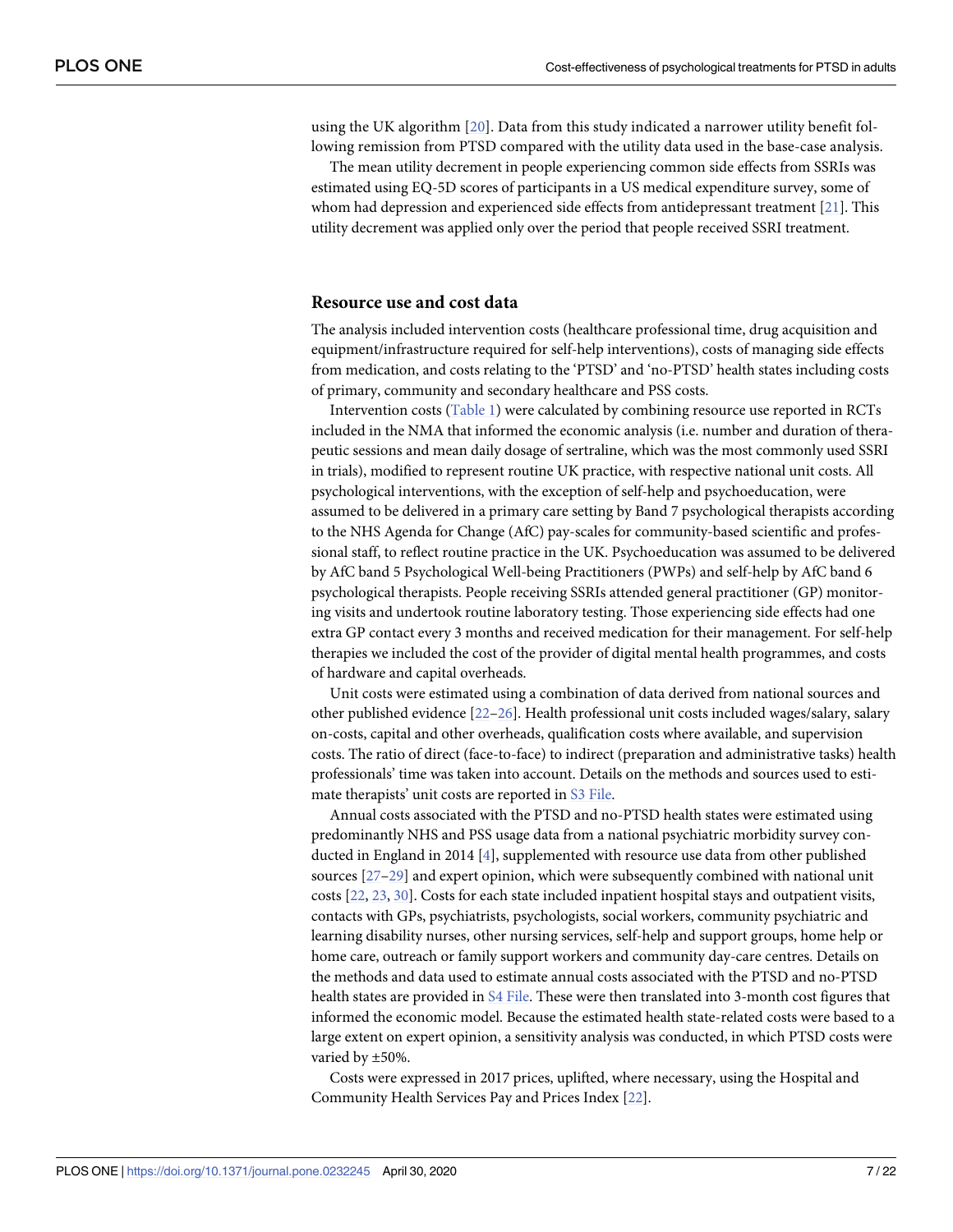| Intervention                            | Resource use details                                                                                                                      |                                           |  |
|-----------------------------------------|-------------------------------------------------------------------------------------------------------------------------------------------|-------------------------------------------|--|
| <b>EMDR</b>                             | 6 x 1.5 hr individual sessions (9 hours) delivered by a Band 7 psychological therapist                                                    | £912                                      |  |
| TF-CBT                                  | 9 x 1.5 hr individual sessions (13.5 hours) delivered by a Band 7 psychological therapist                                                 | £1,368                                    |  |
| non-TF-CBT                              | 9 x 1 hr individual sessions (9 hours) delivered by a Band 7 psychological therapist                                                      | £912                                      |  |
| Combined somatic/cognitive<br>therapies | 4 x 1 hr individual sessions (4 hours) delivered by a Band 7 psychological therapist                                                      | £405                                      |  |
| <b>SSRIs</b> (sertraline)               | Mean daily dosage 150mg, 4 GP visits at $0-3$ months + 1 visit at $3-6$ months, monitoring lab testing                                    | $0-3$ months: £155                        |  |
|                                         | For people experiencing side effects: 1 extra GP visit over 3 months, medication for management.                                          | $3-6$ months: £39<br>If side effects: £37 |  |
| <b>Combined TF-CBT/SSRIs</b>            | Sum of the individual treatment components                                                                                                | 0–3 months: $£1,523$ 3–6<br>months: $£39$ |  |
| Self-help with support                  | Fixed cost of provider of digital programmes, hardware & capital overheads, 180 minutes of<br>support by a band 6 psychological therapist | £266                                      |  |
| Self-help without support               | Fixed cost of provider of digital programmes, hardware & capital overheads, 40 minutes of support<br>by a band 6 psychological therapist  |                                           |  |
| Counselling                             | 10 x 1 hr individual sessions (10 hours) delivered by a Band 7 psychological therapist                                                    | £1,014                                    |  |
| Psychoeducation                         | 3 x 1 hr individual sessions (3 hours) delivered by a band 5 PWP                                                                          | £127                                      |  |
| No treatment                            | No resource use                                                                                                                           | £0                                        |  |

#### <span id="page-7-0"></span>**[Table](#page-6-0) 1. Intervention costs of treatments for adults with PTSD (2017 prices).**

EMDR: eye movement desensitisation reprocessing; IPT: interpersonal psychotherapy; PWP: psychological well-being practitioner; TF-CBT: trauma-focused cognitive behavioural therapy

Unit cost of band 7 psychological therapists: £101 per hour of direct contact with the client–see S3 [File](#page-17-0) for details on estimation of unit cost

Unit cost of band 5 PWPs: £42 per hour of direct contact with the client-see S3 [File](#page-17-0) for details on estimation of unit cost

Unit cost of band 6 psychological therapist: £72 per hour of direct contact with the client (mean value of unit costs of band 7 psychological therapist and band 5 PWP)

Unit cost of GP: £37 per patient contact lasting 9.22 minutes [[22](#page-20-0)]

Sertraline acquisition cost: 100mg, 28 tab, £0.99 [[23\]](#page-20-0)– 3-month cost £1.59

Cost of monitoring lab testing (SSRIs): £5 per person (expert advice)

Cost of medication for management of side effects (SSRIs): £3 per person over 3 months (expert advice)

Fixed cost of provider of digital programmes: £36.20 per person (expert advice)

Cost of hardware & capital overheads: £14 per person [[24](#page-20-0)]

<https://doi.org/10.1371/journal.pone.0232245.t001>

## **Discounting**

Costs and QALYs were discounted at 3.5% annually as recommended by NICE [\[31\]](#page-20-0).

### **Analysis**

To account for the uncertainty around input parameter point estimates, a probabilistic analysis was undertaken, in which input parameters were assigned probabilistic distributions [\[32\]](#page-20-0). Subsequently, 10,000 iterations were performed, each drawing random values out of the distributions fitted onto the model input parameters. Mean costs and QALYs for each treatment were calculated by averaging across the 10,000 iterations. The Net Monetary Benefit (NMB) for each intervention was estimated for each iteration and averaged across the 10,000 iterations, determined by the formula

$$
NMB = E \bullet \lambda - C
$$

where E and C are the effects (QALYs) and costs of each intervention, respectively, and  $\lambda$  represents the willingness-to-pay per unit of effectiveness, set at the NICE lower cost-effectiveness threshold of  $£20,000/QALY [31]$  $£20,000/QALY [31]$  $£20,000/QALY [31]$ . The intervention with the highest NMB is the most costeffective option [\[33\]](#page-20-0).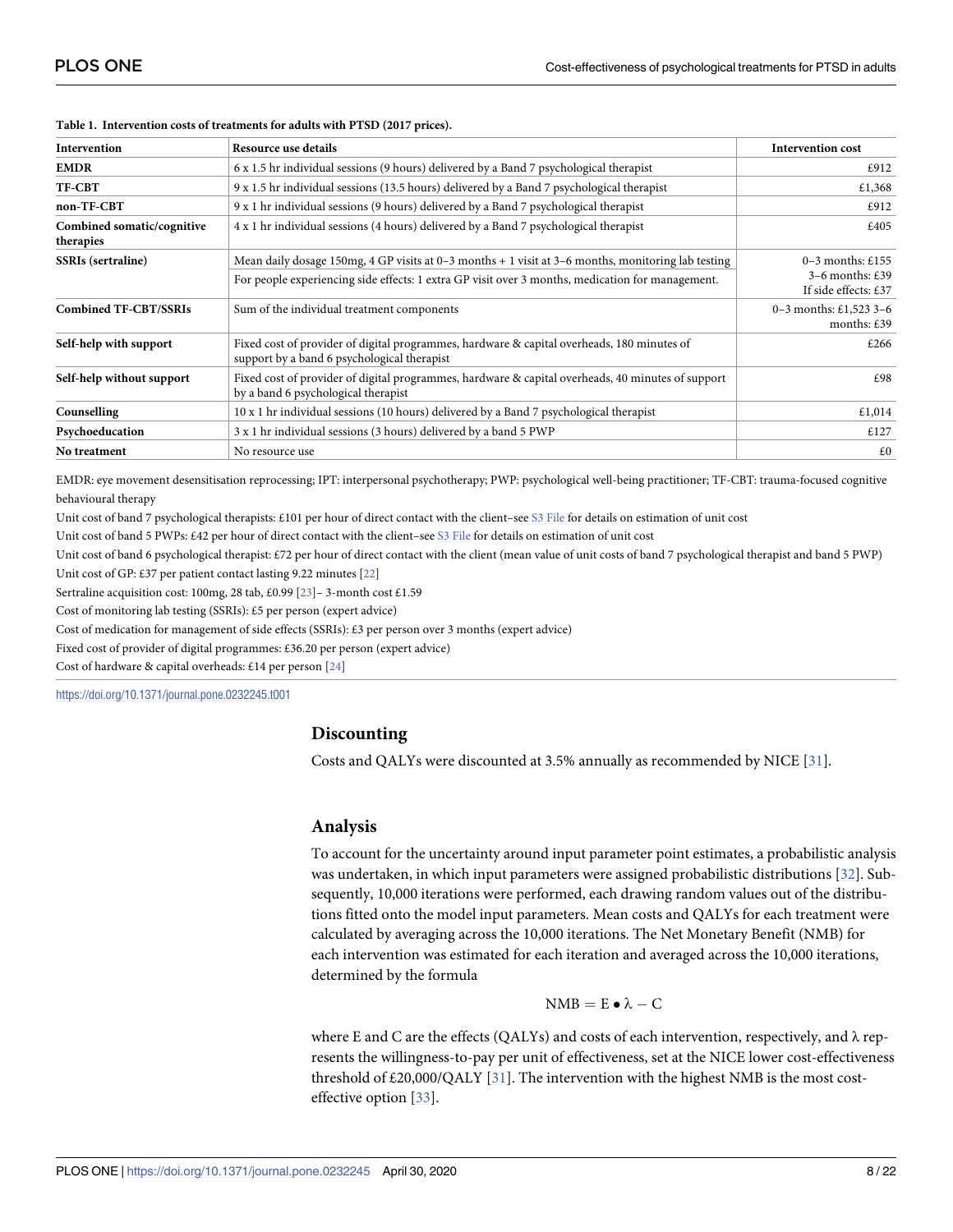<span id="page-8-0"></span>The mean ranking by cost-effectiveness is reported for each intervention (out of 10,000 iterations), where a rank of 1 suggests that an intervention is the most cost-effective amongst all evaluated treatment options. The probability of the intervention with the highest NMB being the most cost-effective option is also provided, calculated as the proportion of iterations in which the intervention has had the highest NMB amongst all interventions considered in the analysis. The probability of cost-effectiveness has been estimated in a step-wise approach, according to which the most cost-effective intervention is omitted at each step, and the probability of cost-effectiveness of the next most cost-effective intervention amongst the remaining treatment options is re-calculated. The probabilities estimated following this approach reflect the uncertainty around the cost-effectiveness not only of the most cost-effective intervention, but also of the second, third, fourth, etc. most cost-effective intervention in ranking, after more cost-effective interventions have been omitted from analysis. Finally, the cost-effectiveness acceptability frontier has been plotted, showing the treatment with the highest mean NMB over different cost-effectiveness thresholds  $(\lambda)$ , and the probability that this treatment is the most cost-effective among those assessed [[33](#page-20-0)].

[Table](#page-9-0) 2 reports the values of all model input parameters. Deterministic values were used in deterministic one-way sensitivity analyses. The probability distributions show the types and range of distributions assigned to each parameter; estimation of distribution ranges was based on data reported in the published sources of evidence.

Two probabilistic analyses were undertaken, each using different assumptions on the effectiveness of interventions at the 3-month follow-up:

- Base-case analysis: treatment effect between 3–6 months equalled that of no treatment
- Secondary analysis: treatment effect between 3–6 months equalled that estimated from the NMA of changes in PTSD symptoms between baseline and 1-4-month follow-up

One-way deterministic sensitivity analyses explored the following scenarios applied onto the base-case analysis:

- change in the annual risk of relapse between 0.05 and 0.20
- change in the PTSD health state cost by  $\pm$  50%
- use of alternative utility scores for the PTSD and no-PTSD states [\[19\]](#page-20-0).

#### **Validation of the economic model**

The economic model was developed in collaboration with members of the guideline committee. All inputs and model formulae were systematically checked. The model was tested for logical consistency by setting input parameters to null and extreme values and examining whether results changed in the expected direction. Results were discussed with the committee to confirm their plausibility.

## **Results**

[Table](#page-11-0) 3 shows the results of the base-case economic analysis. Interventions have been ordered from the most to the least cost-effective. The table provides the mean number of QALYs, intervention costs and total costs per person, the mean NMB and ranking of each intervention, and its probability of being cost-effective in a step-wise approach at a threshold of £20,000/QALY.

EMDR was found to be the most cost-effective intervention for adults with PTSD, with the highest NMB at the cost-effectiveness threshold of £20,000/QALY. This was followed by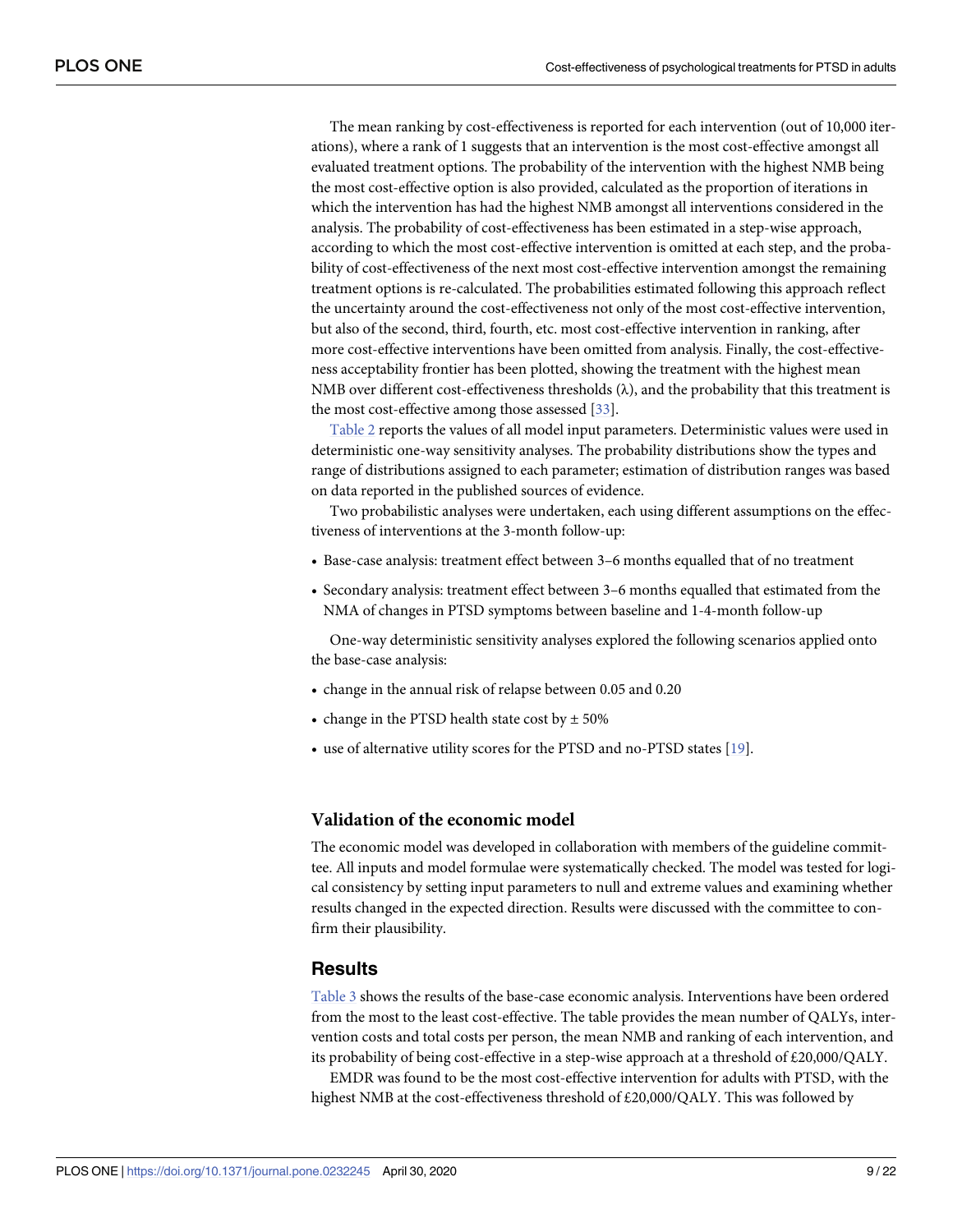| Input parameter                                                    | Probability distribution (type, range)<br>Deterministic<br>value |                                                                                             | Sources-comments                                                                                                                                                                   |  |  |
|--------------------------------------------------------------------|------------------------------------------------------------------|---------------------------------------------------------------------------------------------|------------------------------------------------------------------------------------------------------------------------------------------------------------------------------------|--|--|
| Characteristics of study population                                |                                                                  |                                                                                             |                                                                                                                                                                                    |  |  |
| Starting age of cohort<br>(years)                                  | 39                                                               | No distribution                                                                             | [6]; mean age of adults referred for assessment for possible PTSD in a UK NHS<br>outpatient clinic                                                                                 |  |  |
| Proportion of women                                                | 0.52                                                             | No distribution                                                                             | Calculated using the proportion of women in the general population aged 39<br>years [7], and data on the percentage of people screened positive for PTSD by<br>age and sex $[4]$ . |  |  |
| Odds ratios of remission versus no treatment at treatment endpoint |                                                                  |                                                                                             |                                                                                                                                                                                    |  |  |
| <b>EMDR</b>                                                        | 42.18                                                            | 95% CrI: 13.59 to 132.42                                                                    | [3]; standardised mean differences converted to odds ratios according to $[34]$ ;                                                                                                  |  |  |
| TF-CBT                                                             | 14.06                                                            | 95% CrI: 6.76 to 29.81                                                                      | distribution based on 300,000 samples from posterior distributions outputted                                                                                                       |  |  |
| non-TF-CBT                                                         | 9.09                                                             | 95% CrI: 2.50 to 33.62                                                                      | from NMAs, thinned by 30 to obtain 10,000 values                                                                                                                                   |  |  |
| Combined somatic/<br>cognitive therapies                           | 21.33                                                            | 95% CrI: 3.84 to 121.63                                                                     |                                                                                                                                                                                    |  |  |
| SSRIs                                                              | 7.99                                                             | 95% CrI: 1.50 to 44.61                                                                      |                                                                                                                                                                                    |  |  |
| Combined TF-CBT/SSRIs                                              | 9.06                                                             | 95% CrI: 1.15 to 69.34                                                                      |                                                                                                                                                                                    |  |  |
| Self-help with support                                             | 13.98                                                            | 95% CrI: 2.74 to 70.74                                                                      |                                                                                                                                                                                    |  |  |
| Self-help without support                                          | 5.17                                                             | 95% CrI: 1.29 to 20.27                                                                      |                                                                                                                                                                                    |  |  |
| Counselling                                                        | 3.70                                                             | 95% CrI: 1.12 to 12.38                                                                      |                                                                                                                                                                                    |  |  |
| Psychoeducation                                                    | 8.99                                                             | 95% CrI: 0.26 to 276.72                                                                     |                                                                                                                                                                                    |  |  |
|                                                                    |                                                                  | Odds ratios of remission versus no treatment at 3-month follow-up (secondary analysis only) |                                                                                                                                                                                    |  |  |
| EMDR                                                               | 7.53                                                             | 95% CrI: 1.55 to 35.77                                                                      | [ $3$ ]; standardised mean differences converted to odds ratios according to [ $34$ ];                                                                                             |  |  |
| TF-CBT                                                             | 3.80                                                             | 95% CrI: 1.49 to 9.72                                                                       | distribution based on 300,000 samples from posterior distributions outputted<br>from NMAs, thinned by 30 to obtain 10,000 values                                                   |  |  |
| non-TF-CBT                                                         | 2.18                                                             | 95% CrI: 0.37 to 12.40                                                                      | 3-6-month probability of remission for SSRIs assumed to equal the probability                                                                                                      |  |  |
| Combined somatic/<br>cognitive therapies                           | 8.08                                                             | 95% CrI: 0.41 to 155.56                                                                     | of remission of SSRIs during initial treatment (0-3 months); 3-6-month<br>probability of remission for combined TF-CBT/SSRIs borrowed from TF-CBT.                                 |  |  |
| SSRIs                                                              | No data                                                          | No data                                                                                     |                                                                                                                                                                                    |  |  |
| Combined TF-CBT/SSRIs                                              | No data                                                          | No data                                                                                     |                                                                                                                                                                                    |  |  |
| Self-help with support                                             | 10.11                                                            | 95% CrI: 2.03 to 48.96                                                                      |                                                                                                                                                                                    |  |  |
| Self-help without support                                          | 8.85                                                             | 95% CrI: 0.73 to 105.43                                                                     |                                                                                                                                                                                    |  |  |
| Counselling                                                        | 1.73                                                             | 95% CrI: 0.37 to 8.15                                                                       |                                                                                                                                                                                    |  |  |
| Psychoeducation                                                    | 2.58                                                             | 95% CrI: 0.42 to 15.43                                                                      |                                                                                                                                                                                    |  |  |
| the base-case and secondary analyses)                              |                                                                  |                                                                                             | Probability of remission-no treatment (also applied to all interventions between 3-6 months in the base-case analysis & all interventions beyond 6 months in                       |  |  |
| 0-3 months from PTSD<br>onset                                      | 0.03                                                             | Beta: $\alpha$ = 17.26; $\beta$ = 646.74                                                    | [12]. See S2 File for details                                                                                                                                                      |  |  |
| 0–12 months from PTSD<br>onset                                     | 0.15                                                             | Beta: $\alpha$ = 98.94; $\beta$ = 565.06                                                    |                                                                                                                                                                                    |  |  |
| 0–24 months from PTSD<br>onset                                     | 0.27                                                             | Beta: $\alpha$ = 176.62; $\beta$ = 487.38                                                   |                                                                                                                                                                                    |  |  |
| 0-36 months from PTSD<br>onset                                     | 0.32                                                             | Beta: $\alpha$ = 212.48; $\beta$ = 451.52                                                   |                                                                                                                                                                                    |  |  |
| Risk of relapse-all treatments                                     |                                                                  |                                                                                             |                                                                                                                                                                                    |  |  |
| 3-month risk                                                       | 0.026                                                            | Beta: $\alpha = 2.60; \beta = 97.40$                                                        | Expert opinion                                                                                                                                                                     |  |  |
| Risk of developing common side effects from SSRIs                  |                                                                  |                                                                                             |                                                                                                                                                                                    |  |  |
| 3-month risk                                                       | 0.029                                                            | Beta: $\alpha = 687$ ; $\beta = 22,933$                                                     | $[13]$                                                                                                                                                                             |  |  |
| Mortality                                                          |                                                                  |                                                                                             |                                                                                                                                                                                    |  |  |
| Hazard ratio–PTSD vs no<br>PTSD                                    | 1.77                                                             | Log-normal: 95% CI 1.02 to 3.14                                                             | $[16]$                                                                                                                                                                             |  |  |
| Baseline mortality-<br>general population                          | Age/sex specific                                                 | No distribution                                                                             | General mortality statistics for the UK population [17]                                                                                                                            |  |  |

#### <span id="page-9-0"></span>**[Table](#page-8-0) 2. Economic model input parameters.**

(*Continued*)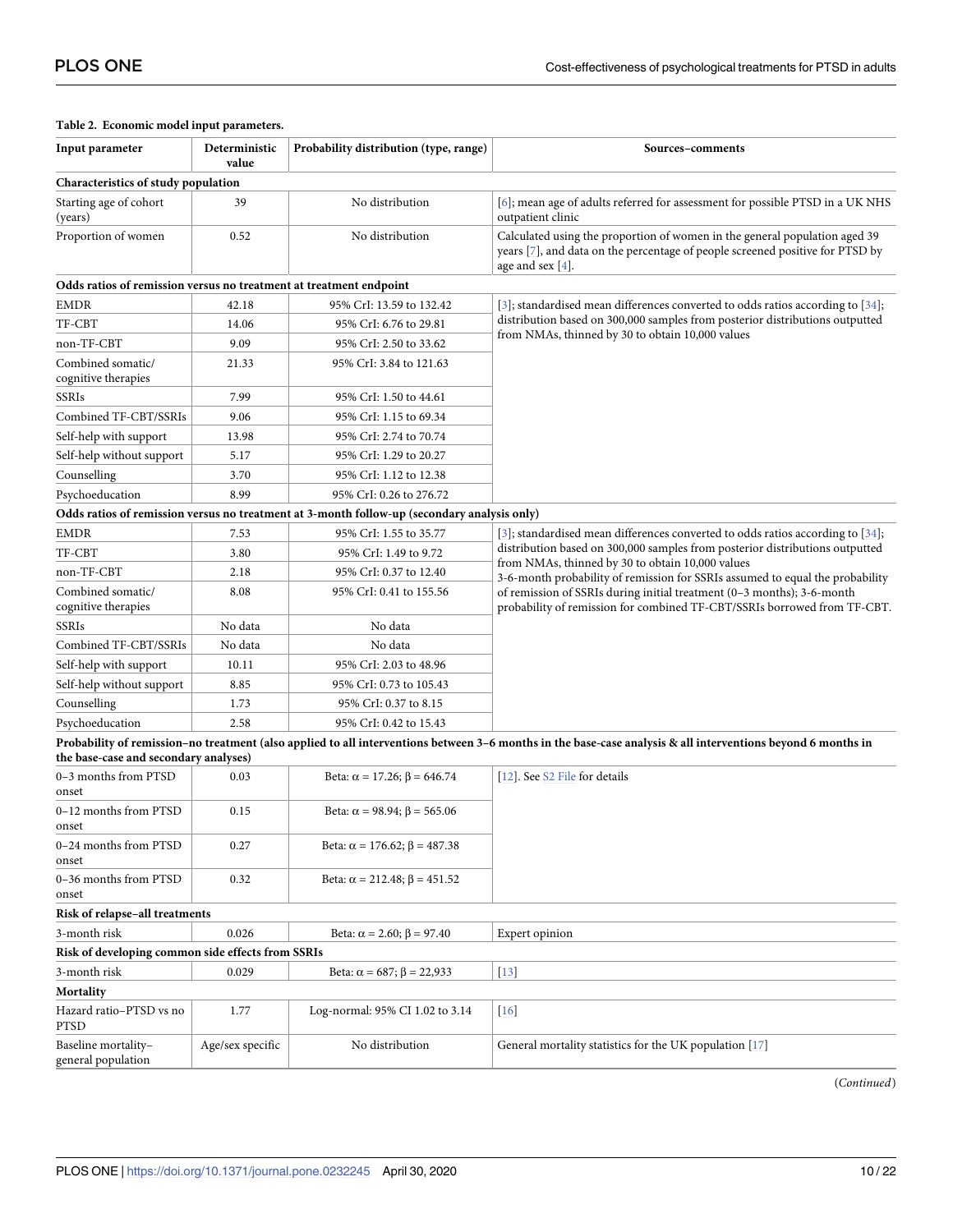## **Table 2.** (Continued)

| Input parameter                           | Deterministic<br>value | Probability distribution (type, range)                                  | Sources-comments                                                                                                                                        |  |  |
|-------------------------------------------|------------------------|-------------------------------------------------------------------------|---------------------------------------------------------------------------------------------------------------------------------------------------------|--|--|
| <b>Utility values</b>                     |                        |                                                                         |                                                                                                                                                         |  |  |
| Base-case analysis                        |                        |                                                                         |                                                                                                                                                         |  |  |
| PTSD, men                                 | 0.54                   | Beta: $\alpha = 26.83$ ; $\beta = 22.86$                                | [18]; distribution estimated based on method of moments                                                                                                 |  |  |
| PTSD, women                               | 0.57                   | Beta: $\alpha = 86.75$ ; $\beta = 65.44$                                |                                                                                                                                                         |  |  |
| No PTSD, men                              | 0.63                   | Beta: $\alpha = 5.11$ ; $\beta = 3.00$                                  |                                                                                                                                                         |  |  |
| No PTSD, women                            | 0.64                   | Beta: $\alpha$ = 14.11; $\beta$ = 7.93                                  |                                                                                                                                                         |  |  |
| Sensitivity analysis                      |                        |                                                                         |                                                                                                                                                         |  |  |
| PTSD, all                                 | 0.61                   | No distribution                                                         | $[19]$                                                                                                                                                  |  |  |
| No PTSD, all                              | 0.64                   |                                                                         |                                                                                                                                                         |  |  |
| Disutility due to side effects from SSRIs |                        |                                                                         |                                                                                                                                                         |  |  |
| % reduction in health<br>state utility    | 10.3                   | Beta: $\alpha$ = 89.64; $\beta$ = 784.07                                | $[21]$ ; disutility applied as a percentage onto the health state (PTSD or no<br>PTSD) utility                                                          |  |  |
| Intervention costs-resource use           |                        |                                                                         |                                                                                                                                                         |  |  |
| Number of sessions                        |                        |                                                                         |                                                                                                                                                         |  |  |
| <b>EMDR</b>                               | 6                      | $0.70: 5-6, 0.16: 4, 0.14: 3$                                           | Different probabilities assigned to different numbers of sessions for each                                                                              |  |  |
| TF-CBT                                    | 9                      | $0.70: 7-9, 0.16: 5-6, 0.14: 3-4$                                       | therapy, based on resource use reported in the RCTs included in the NMAs                                                                                |  |  |
| non-TF-CBT                                | 9                      | $0.70: 7-9, 0.16: 5-6, 0.14: 3-4$                                       | that informed the economic analysis, supplemented by further assumptions.<br>Combined TF-CBT/SSRIs: resource use was the sum of the resource use of the |  |  |
| Combined somatic/<br>cognitive therapies  | $\overline{4}$         | $0.70:4, 0.30:2-3$                                                      | individual treatment components.<br>Details on intervention costs are provided in Table 1.                                                              |  |  |
| Counselling                               | 10                     | $0.70: 8-10, 0.16: 5-7, 0.14: 3-4$                                      |                                                                                                                                                         |  |  |
| Psychoeducation                           | 3                      | 0.70: 3, 0.16: 2, 0.14: 1                                               |                                                                                                                                                         |  |  |
| Therapist time (minutes)                  |                        |                                                                         |                                                                                                                                                         |  |  |
| Self-help with support                    | 180                    | Normal: $SD = 0.30$ <sup>*</sup> mean                                   | SD based on assumption                                                                                                                                  |  |  |
| Self-help without support                 | 40                     | Normal: $SD = 0.30$ <sup>*</sup> mean                                   |                                                                                                                                                         |  |  |
| Number of GP contacts-SSRIs               |                        |                                                                         |                                                                                                                                                         |  |  |
| $0-3$ months                              | $\overline{4}$         | $0.70:4, 0.30:2-3$                                                      | Different probabilities assigned to different numbers of sessions; number of                                                                            |  |  |
| 3–6 months                                | $\mathbf{1}$           | 0.70:1, 0.30:0                                                          | visits based on expert opinion; distribution based on assumption.                                                                                       |  |  |
| Treatment of side effects                 | 1                      | 0.80:1, 0.20:2                                                          |                                                                                                                                                         |  |  |
| Intervention costs—unit<br>costs          |                        |                                                                         |                                                                                                                                                         |  |  |
| SSRI-3-month drug<br>acquisition          | £1.59                  | No distribution                                                         | $[23]$                                                                                                                                                  |  |  |
| Laboratory testing-SSRIs                  | £5                     | No distribution                                                         | Assumption                                                                                                                                              |  |  |
| Medication for side<br>effects-SSRIs      | £3                     | No distribution                                                         | Assumption                                                                                                                                              |  |  |
| Self-help infrastructure                  | £50                    | No distribution                                                         | Fixed digital therapy provider cost based on expert advice; capital cost based<br>on $[24]$                                                             |  |  |
| GP unit cost                              | £37                    | Normal, $SE = 0.05$ of the mean                                         | [22]; distribution based on assumption                                                                                                                  |  |  |
| Band 7 clinical<br>psychologist unit cost | £101                   | Normal: $SE = 0.05$ of the mean                                         | See S3 File; distribution based on assumption                                                                                                           |  |  |
| Band 5 PWP unit cost                      | £42                    | Normal, $SE = 0.05$ of the mean                                         | See S3 File; distribution based on assumption                                                                                                           |  |  |
| Band 6 therapist unit cost                | £72                    | Determined by distribution of Band 7<br>and Band 5 therapist unit costs | Assumed to be the mean of Band 7 and Band 5 therapist unit costs                                                                                        |  |  |
| 3-month NHS/PSS health state cost         |                        |                                                                         |                                                                                                                                                         |  |  |
| PTSD                                      | £293                   | Gamma: $SE = 0.30$ of the mean                                          | Based on resource use data reported in national and other published sources                                                                             |  |  |
| No-PTSD                                   | £27                    | Gamma: $SE = 0.30$ of the mean                                          | [4, 27-29], supplemented with expert opinion and combined with national<br>unit costs [22, 23, 30], expressed in 2017 prices; see S4 File for details.  |  |  |

(*Continued*)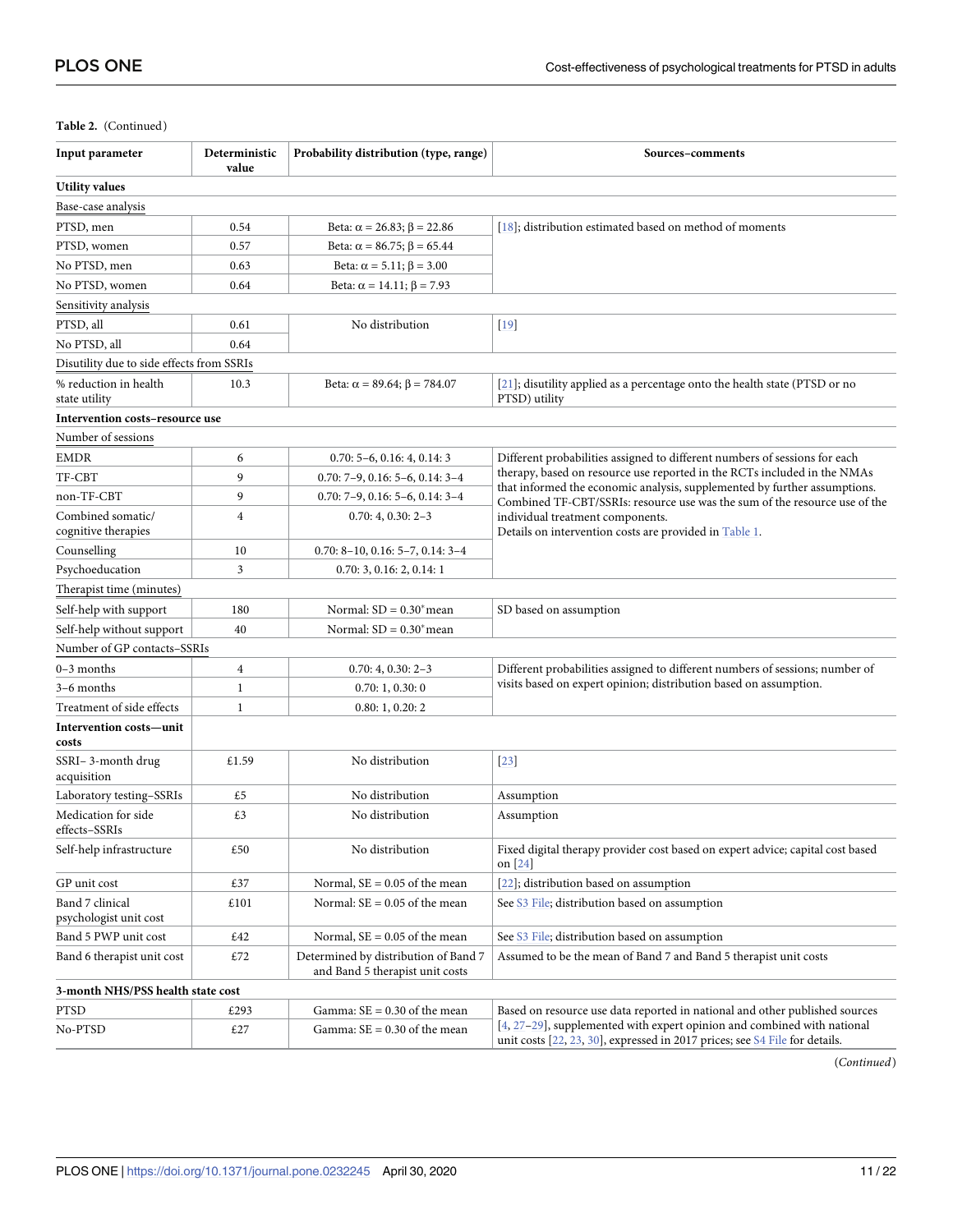#### <span id="page-11-0"></span>**Table 2.** (Continued)

| Input parameter      | Deterministic<br>value | Probability distribution (type, range) $\perp$ | Sources–comments                |
|----------------------|------------------------|------------------------------------------------|---------------------------------|
| Annual discount rate | 0.035                  | No distribution                                | Applied to costs and QALYs [31] |

CI: confidence intervals; CrI: credible intervals; EMDR: eye movement desensitisation reprocessing; GP: general practitioner; IPT: interpersonal psychotherapy; NHS: National Health Service; PSS: personal social services; PTSD: post-traumatic stress disorder; PWP: psychological well-being practitioner; SD: standard deviation; SE: standard error; SSRI: selective serotonin reuptake inhibitor; TF-CBT: trauma-focused cognitive behavioural therapy

<https://doi.org/10.1371/journal.pone.0232245.t002>

combined somatic/cognitive therapies, self-help with support, psychoeducation, SSRIs, TF-CBT, self-help without support, non-TF-CBT, combined TF-CBT/SSRIs, no treatment and counselling. The probability of EMDR being the most cost-effective treatment amongst the 11 options assessed was only 0.34. The probabilities of cost-effectiveness for next interventions in ranking up to (and including) self-help without support did not exceed 0.42, although increasingly fewer interventions were included in the analysis, indicating uncertainty in the results. Notably, counselling was less cost-effective than no treatment; this finding was attributed to the relatively low clinical effectiveness of counselling (the lowest amongst all active treatments assessed in the economic analysis), which did not offset its relatively high intervention cost. The cost-effectiveness plane [\(Fig](#page-12-0) 2) depicts the mean incremental costs and QALYs of all interventions versus no treatment (placed at the origin). According to the cost-effectiveness acceptability frontier [\(Fig](#page-12-0) 3), combined somatic/cognitive therapies appeared to be most costeffective amongst the 11 treatment options assessed for thresholds up to  $\text{\pounds}2,500/QALY$ , with a low probability that reached 0.25 at maximum, whereas EMDR became the most cost-effective option at higher thresholds, with a probability that ranged from 0.19 to 0.41 amongst the 11 options assessed.

Results of the secondary analysis, which utilised 3-month NMA follow-up data, were not very different. The top 3 interventions (EMDR, combined somatic/cognitive therapies, self-

| Intervention                         | Mean per person |                                        |                  | NMB $(E/$ person) | Mean rank                              | Prob* |
|--------------------------------------|-----------------|----------------------------------------|------------------|-------------------|----------------------------------------|-------|
|                                      | <b>QALY</b>     | Intervention cost $(\mathbf{\pounds})$ | Total cost $(E)$ |                   | (at a threshold of $£20,000/$<br>QALY) |       |
| <b>EMDR</b>                          | 1.80            | 746                                    | 2,047            | 33,928            | 2.31                                   | 0.34  |
| Combined somatic/cognitive therapies | 1.77            | 360                                    | 1,963            | 33,364            | 3.28                                   | 0.35  |
| Self-help with support               | 1.75            | 266                                    | 2,047            | 32,880            | 4.01                                   | 0.32  |
| Psychoeducation                      | 1.74            | 108                                    | 1,982            | 32,754            | 4.90                                   | 0.42  |
| <b>SSRIs</b>                         | 1.72            | 146                                    | 2,143            | 32,316            | 5.15                                   | 0.37  |
| TF-CBT                               | 1.74            | 1,058                                  | 2,854            | 32,042            | 6.38                                   | 0.26  |
| Self-help without support            | 1.71            | 98                                     | 2,253            | 31,865            | 6.19                                   | 0.41  |
| non-TF-CBT                           | 1.73            | 705                                    | 2,670            | 31,860            | 6.79                                   | 0.50  |
| Combined TF-CBT/SSRIs                | 1.73            | 1,204                                  | 3,140            | 31,451            | 8.19                                   | 0.48  |
| No treatment                         | 1.67            | $\Omega$                               | 2,488            | 30,915            | 9.14                                   | 0.64  |
| Counselling                          | 1.69            | 785                                    | 3,043            | 30,854            | 9.66                                   | 1.00  |

#### **[Table](#page-8-0) 3. Base-case results of economic modelling.**

EMDR: eye movement desensitisation reprocessing; NMB: net monetary benefit; Prob: probability of cost-effectiveness; SSRIs: selective serotonin reuptake inhibitors; TF-CBT: trauma-focused cognitive behavioural therapy

�estimated in a step-wise approach, according to which the most cost-effective intervention is omitted at each step, and the probability of cost-effectiveness of the next most cost-effective intervention amongst the remaining treatment options is re-calculated

<https://doi.org/10.1371/journal.pone.0232245.t003>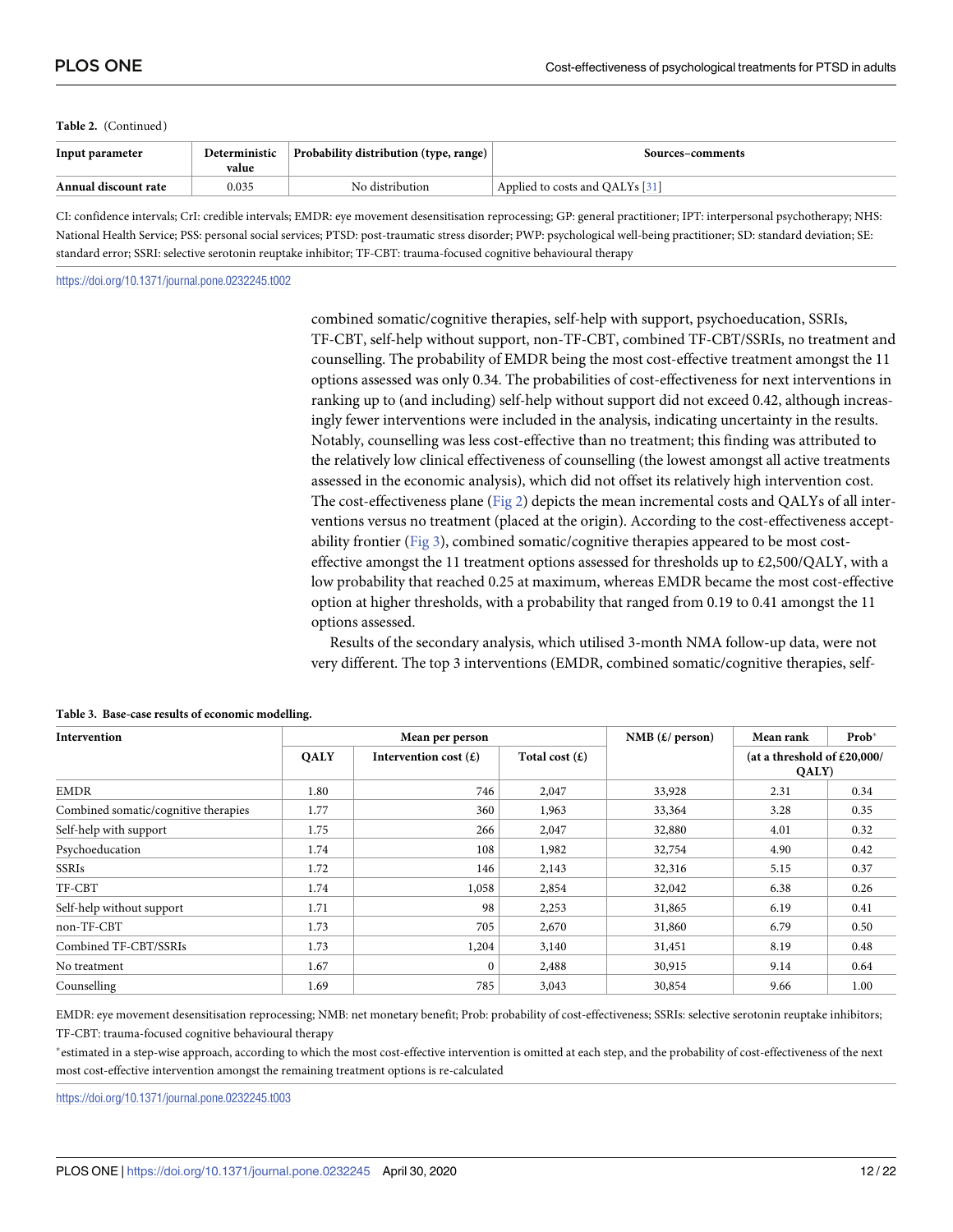<span id="page-12-0"></span>

**[Fig](#page-11-0) 2. Cost-effectiveness plane: Base-case analysis results for 1,000 adults with PTSD.**

<https://doi.org/10.1371/journal.pone.0232245.g002>

help with support) remained the same. The ranking of self-help without support improved and counselling became better than no treatment. The probabilities of cost-effectiveness of the top 5 interventions were low, ranging between 0.14 and 0.47, indicating uncertainty around the results. Self-help without support appeared to be the most cost-effective option at a zero cost-effectiveness threshold and combined somatic/cognitive therapies were most cost-effective at higher thresholds up to £18,000/QALY; EMDR was the most cost-effective option at higher thresholds, with a 0.14 probability at the threshold of  $\text{\pounds}20,000/QALY$ . Results of the secondary analysis are provided in S5 [File](#page-17-0).

In deterministic sensitivity analyses, results were, overall, robust to changes in the risk of relapse and in the PTSD health state cost and rankings were not affected. TF-CBT was the only option that dropped (by one place) in ranking when the baseline risk of relapse was increased by 50% or the PTSD health state cost was reduced by 50%. Use of alternative utility data that assumed narrower HRQoL benefits associated with remission had a small impact on the results, with the relative cost-effectiveness of TF-CBT alone or combined with SSRIs and non-





<https://doi.org/10.1371/journal.pone.0232245.g003>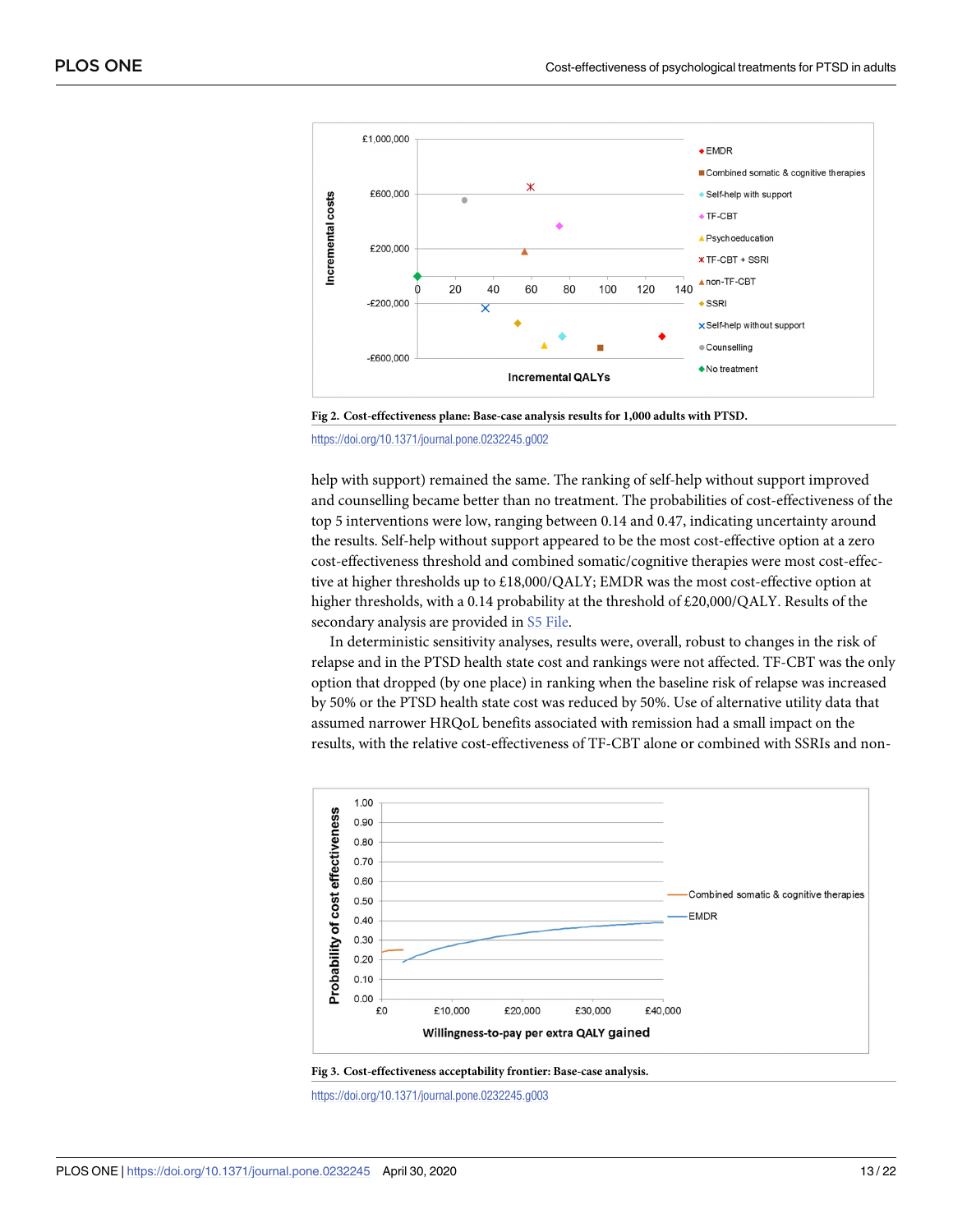<span id="page-13-0"></span>TF-CBT being reduced. However, results for other interventions were not affected. Results of deterministic sensitivity analyses are shown in S6 [File.](#page-17-0) For information, results of the NICE guideline economic analysis are shown in S7 [File.](#page-17-0)

## **Discussion**

#### **Overview of findings**

EMDR appears to be the most cost-effective intervention for adults with PTSD more than 3 months after trauma, followed by combined somatic/cognitive therapies, self-help with support, psychoeducation, SSRIs, TF-CBT, self-help without support, non-TF-CBT and combined TF-CBT/SSRIs. Counselling appears to be less cost-effective than no treatment, due to its relatively low clinical effectiveness (the lowest amongst all active treatments assessed in the economic analysis), as shown in the NMAs that informed the economic analysis [[3](#page-19-0)], which was not enough to offset its relatively high intervention cost. The low effectiveness found for counselling can be attributed to counselling's non-directive person-centred approach, which is less likely to help the person overcome avoidance (which is one of the criteria for PTSD), and thus less likely to reduce PTSD symptoms. On the other hand, counselling's effectiveness may have been underestimated to some extent due to researcher allegiance, since in the vast majority of the RCTs on counselling that informed the economic analysis, counselling served as a control treatment to other active interventions, primarily TF-CBT [[3](#page-19-0)].

Results were characterised by uncertainty, as reflected in relatively low probabilities of each intervention being cost-effective amongst alternative treatment options; however they were overall robust to assumptions tested through deterministic sensitivity analyses.

### **Strengths and limitations**

Our analysis utilised effectiveness data derived from a systematic review and NMA of changes in PTSD symptoms [\[3](#page-19-0)]. This methodology enabled us to consider information from direct and indirect comparisons between interventions, and allowed simultaneous comparisons across all options while preserving randomisation [[35](#page-21-0)]. This approach for evidence synthesis is essential for populating model-based economic studies assessing more than two competing interventions. No inconsistency was detected between direct and indirect evidence. We used 10,000 iterations of the NMA models in the economic analysis, which represent the full uncertainty and correlation in the relative effects.

The NMA that informed the base-case economic analysis (changes in PTSD symptoms between baseline and treatment endpoint) used a large evidence base and produced robust data. The NMA of 1-4-month follow-up changes in PTSD symptoms, which informed the secondary analysis, showed considerable uncertainty for most interventions, due to the small number and size of the included studies; TF-CBT and EMDR were the only treatments in this NMA with data on at least 100 people at 1-4-month follow-up that showed evidence of sustained effect. Thus, results of this secondary economic analysis should be interpreted with caution. Both NMAs were characterised by high between-trial heterogeneity, which is likely to have been caused by heterogeneity across populations included in the trials considered in the NMAs, for example, in terms of the presence of a formal PTSD diagnosis, the severity, complexity and chronicity of PTSD symptoms, the type, extent and multiplicity of trauma exposure, the presence of comorbidity, and also the variability of interventions within each assessed option and the differences across settings, e.g. inpatient versus outpatient delivery of interventions [\[3](#page-19-0)]. Heterogeneity may also have been caused by the type, multiplicity and timing of previous treatments in trial participants, but relevant information was not available in the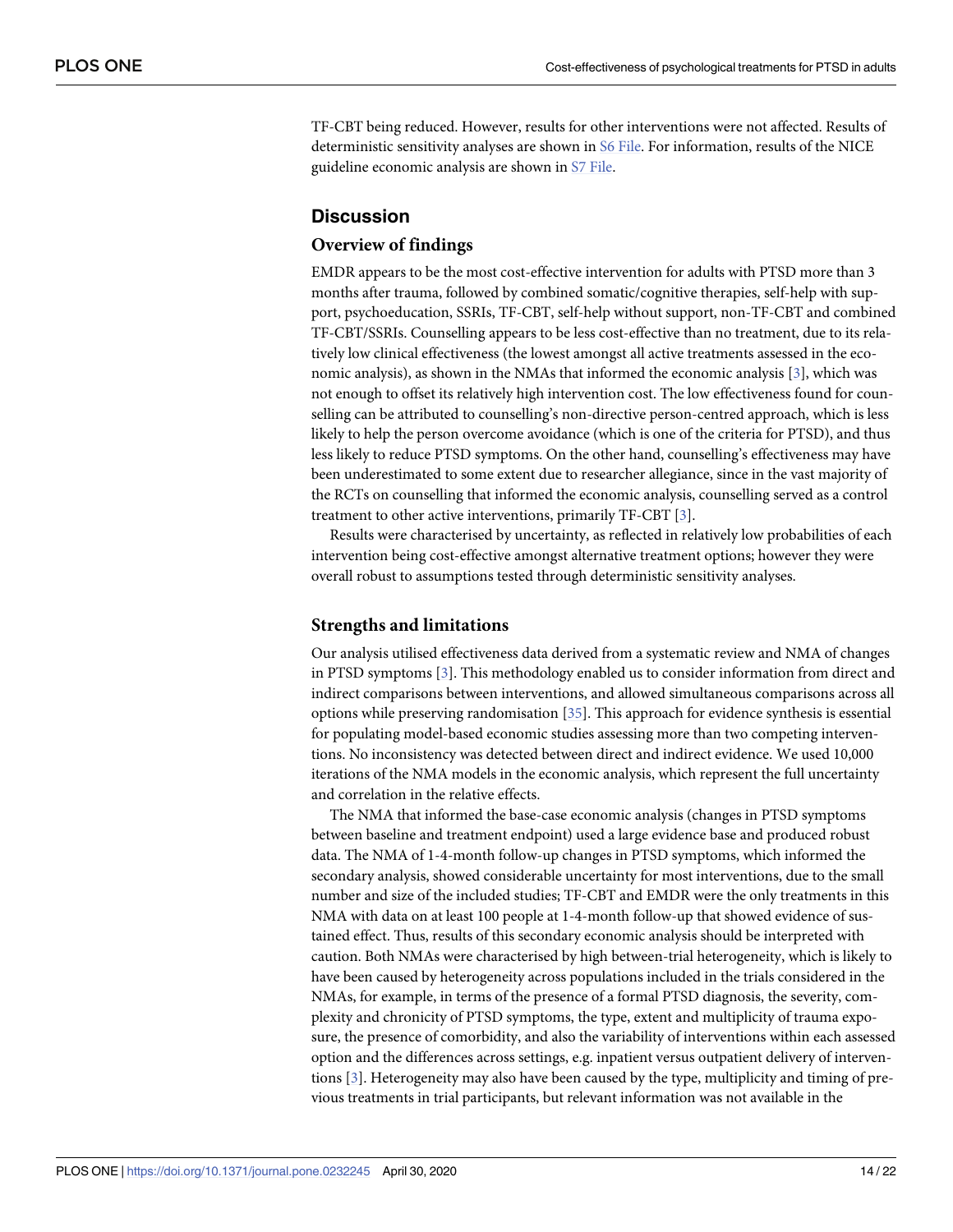majority of the RCTs included in the NMAs; therefore, the impact of previous treatments on the effectiveness of the interventions cannot be assessed.

Regarding the potential heterogeneity across populations in the trials that informed the economic model, it should be noted that, of the 82 studies that were included in the NMAs that informed the economic analysis, 50 (61%) recruited people with a formal PTSD diagnosis whereas the remaining 32 (39%) recruited people with clinically important PTSD symptoms, as indicated by baseline scores above a predefined threshold on a validated PTSD symptom scale. The percentage of trials recruiting people with a formal PTSD diagnosis was relatively high (range 70–100%) among trials assessing TF-CBT alone or combined with SSRIs, EMDR and counselling; moderate (range 50–66%) among trials assessing non-TF-CBT and self-help with support; and rather low (range 25–33%) among trials assessing combined somatic/cognitive therapies, self-help without support and psychoeducation ([\[3](#page-19-0)]; see S5 [Appendix](#page-18-0) for population characteristics of included studies in the NMA). It may be hypothesised that a formal diagnosis of PTSD is associated with more severe symptoms at baseline, resulting in interventions tested on such populations appearing to be less clinically and cost-effective compared with interventions tested on people with clinically important PTSD symptoms, who may have had less severe symptoms at baseline. Nevertheless, the NMA and economic modelling results did not confirm such a hypothesis, since, for example, EMDR and, to a lesser degree, TF-CTB, showed high clinical and cost-effectiveness, despite both having been tested in RCTs that, in their majority, recruited people with a formal PTSD diagnosis. On the other hand, it is possible that participants in the trials that recruited people with clinically important PTSD symptoms might meet criteria for (and might have received) a formal PTSD diagnosis, but they were not required to do so in order to participate in the trial, and this could well have been for pragmatic reasons related to trial management rather than an intention to recruit people with potentially lower symptom severity. Furthermore, for PTSD symptom scales that are based closely on diagnostic criteria, e.g. PTSD Checklist (PCL), scoring above the clinical threshold may be regarded as comparable to receiving a formal diagnosis of PTSD. Related to this point, we should note that all RCTs that evaluated combined somatic/cognitive therapies and recruited people with clinically important PTSD symptoms used scales that are based on diagnostic criteria (e.g. PCL and Modified PTSD Symptom Scale [MPSS-SR]); similarly, the majority of the studies that evaluated psychoeducation and recruited people with clinically important PTSD symptoms used scales based on diagnostic criteria (e.g. PCL and Davidson Trauma Scale). Consequently, the symptom severity of trial populations receiving combined somatic/cognitive therapies and psychoeducation (who, in the majority of trials, were not required to have a formal diagnosis of PTSD) was likely similar to the symptom severity of populations with a formal diagnosis of PTSD receiving other interventions considered in our NMA and economic analysis.

The strengths and limitations of the NMAs that informed the economic analyses should be considered when interpreting the cost-effectiveness results. Moreover, the quality and limitations of RCTs considered in the NMAs have unavoidably impacted on the quality of the model input parameters. Although all interventions included in the economic analysis had been tested on at least 100 trial participants for treatment endpoint, the size of the evidence base differed considerably across interventions. TF-CBT had by far the largest evidence base in both NMAs ( $N = 903$  across 29 RCTs at treatment endpoint and  $N = 753$  across 13 RCTs at 1-4-month follow-up), which gives us more confidence in the results on its clinical (and, consequently, cost-) effectiveness. The evidence base was more limited for other interventions included in the economic analysis (each tested on N*<*350 in each of the two NMAs). For comparison, EMDR, which was shown to be the most cost-effective treatment option in our economic analysis, was tested on  $N = 260$  across 11 RCTs at treatment endpoint and  $N = 121$ across 4 RCTs at 1-4-month follow-up in the NMAs that informed the economic analysis [\[3\]](#page-19-0).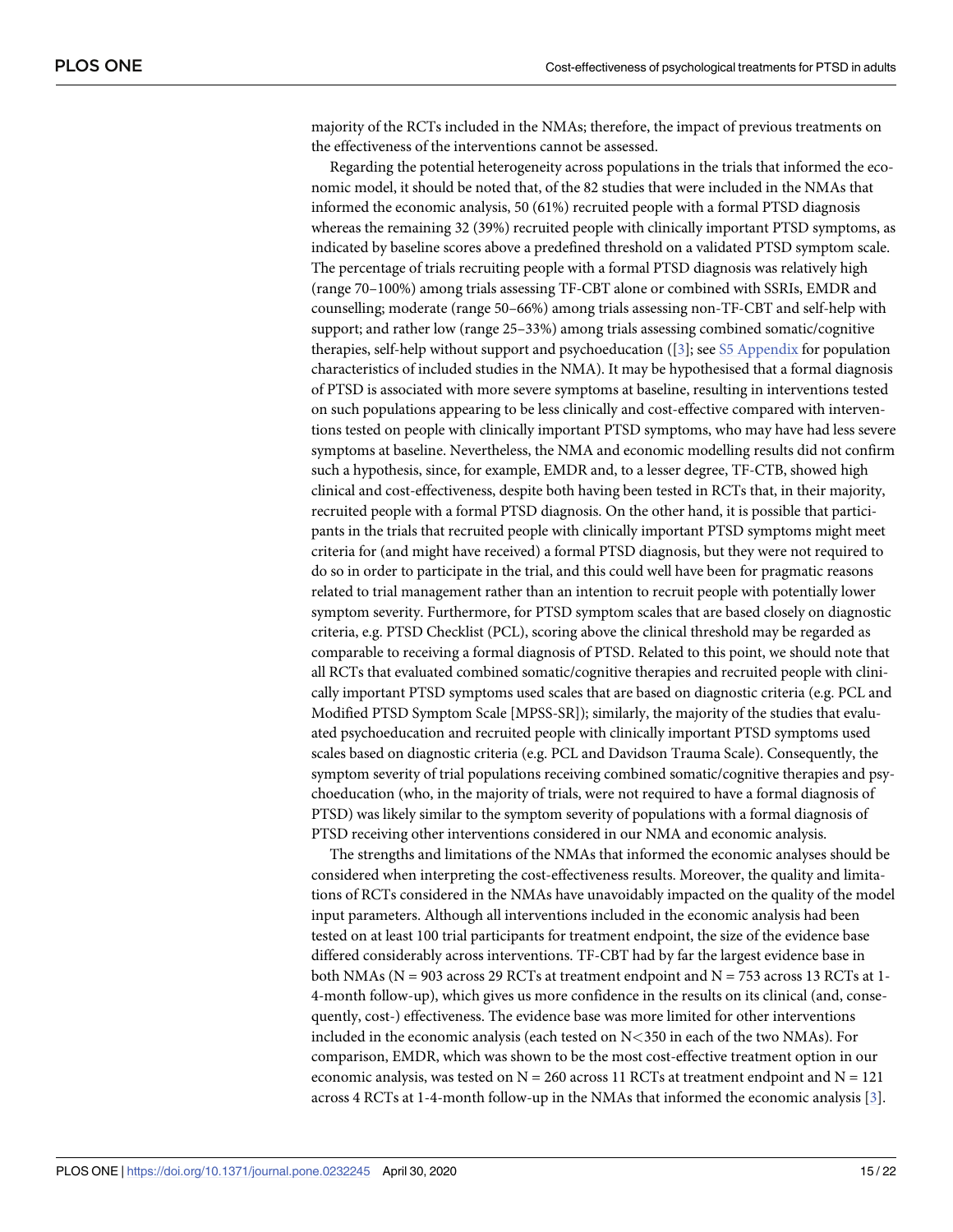<span id="page-15-0"></span>The economic model structure did not incorporate discontinuation due to limited data availability. However, the NMAs that informed the economic analysis utilised intention-to-treat data, where available, so that discontinuation has been implicitly considered in the economic analysis. The probabilistic analysis took into account, where possible, the completion rates of the interventions in the RCTs that informed the economic analysis, so that the number of sessions reflected, up to a degree, the attrition rates of each intervention. The time horizon of the analysis was 3 years, in order to capture longer-term effects and costs associated with a course of treatment for PTSD without significant extrapolation over the natural course of PTSD.

The baseline risk of remission was estimated from a large longitudinal study on adults with PTSD in the community [\[12\]](#page-19-0), as the survey's target population was deemed to be directly relevant to our study population. The risk of relapse was not available in published literature, and was therefore based on expert opinion. Utility data were derived from a systematic literature review. Costs incurred by adults with PTSD and those remitting from PTSD were based on published national survey data, supplemented with other published evidence and expert opinion, due to lack of more accurate information. Sensitivity analysis showed that results were robust to use of alternative values for the risk of relapse, utility and costs. The risk of side effects from SSRIs was based on an uncontrolled study that did not examine the rate of side effects that were attributable to SSRIs. Therefore, our economic analysis may have overestimated the impact of common side effects from SSRIs relative to other treatments and thus may have underestimated the relative cost effectiveness of SSRIs.

In conclusion, our study is characterised by different strengths and limitations, which we have considered when constructing our model and interpreting the results of our analysis. We carried out probabilistic analyses, which took into account the uncertainty around model parameters and, where possible, we conducted secondary and deterministic sensitivity analyses to address uncertainties and gaps in the evidence.

#### **Comparison with existing economic evidence**

Published economic evaluations of interventions for PTSD in adults have concluded that exposure therapy (a form of TF-CBT) is more cost-effective than no treatment [[36](#page-21-0)]. TF-CBT and SSRIs are likely more cost-effective than usual care [\[18\]](#page-20-0); prolonged exposure (TF-CBT) has been found to be more cost-effective than SSRIs [[37](#page-21-0)]. Finally, self-management was shown to be no more effective but overall less costly than psychoeducation [[38](#page-21-0)]. These economic studies evaluated a limited range of interventions for adults with PTSD and made very few comparisons between active interventions; notably, EMDR, which was shown to be the most cost-effective intervention in our analysis, has not been evaluated in previously published economic literature on adults with PTSD.

Overall, our findings are in agreement with previously published evidence. Our economic analysis estimated the cost-effectiveness of a wider range of interventions available for adults with PTSD, such as EMDR, combined somatic/cognitive therapies, self-help, non-TF-CBT and counselling and allowed, for the first time, simultaneous comparisons of cost-effectiveness across interventions, and their ranking from the most to the least cost-effective.

On the other hand, an economic evaluation of psychological interventions for PTSD in children and young people, which also used efficacy data derived from a NMA and adopted a similar approach and methodology to the analysis described here, concluded that individual forms of TF-CBT were most cost-effective in the treatment of children and young people with PTSD, whereas EMDR occupied middle cost-effectiveness rankings amongst the treatment options assessed [\[39\]](#page-21-0). This finding was attributed to the lower effectiveness of EMDR relative to other treatments in children and young people compared with adult populations [[40](#page-21-0)].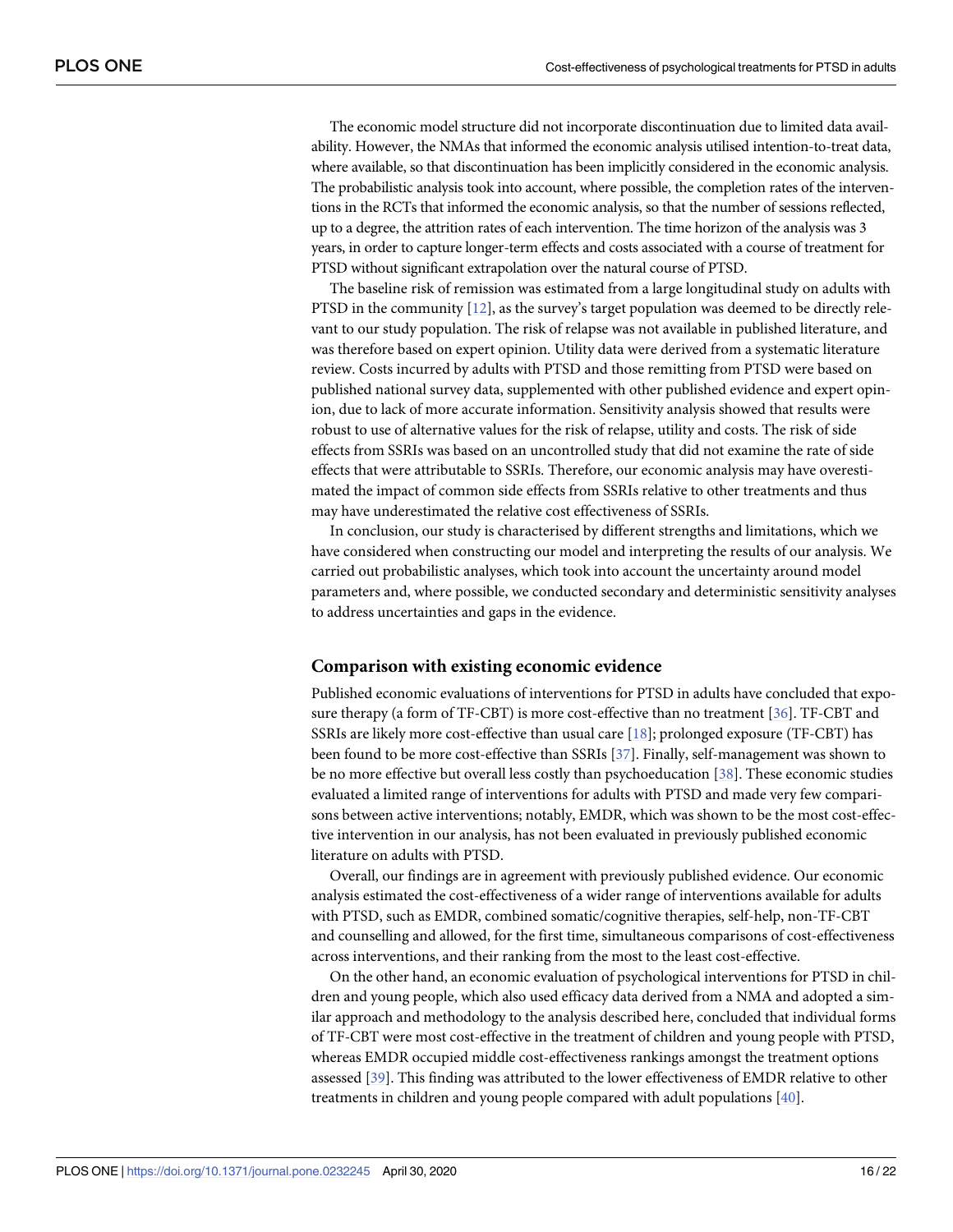## <span id="page-16-0"></span>**Generalisability of the results and implications of the study**

Our analysis was conducted from the perspective of the NHS/PSS in England. Results may be generalisable to other settings with similar funding and structure of healthcare and personal social services and comparable care pathways for adults with PTSD. Conclusions on cost-effectiveness ultimately rely on the cost-effectiveness threshold adopted, and this depends on the policy makers' willingness-to-pay for treatment benefits, which may vary across countries and health systems.

Our analysis estimated the resource use relating to the delivery of each intervention based on information reported in the RCTs that informed the economic analysis; for example, the mode number of hours for a course of EMDR and TF-CBT was 9 and 13.5, respectively. If the duration and therefore the cost of an intervention is considerably different from our estimates, then its relative cost-effectiveness is expected to be affected. However, reducing the number of sessions of an intervention will improve its cost-effectiveness only if its clinical effectiveness remains unaffected. In practice, a reduction in the number of sessions below a point that is critical for the optimal delivery of the intervention is expected to reduce its clinical effectiveness, too; the impact on its cost-effectiveness will depend on the trade-off between a lower intervention cost and a lower clinical effectiveness.

Based on the results of the NMAs and the economic analysis, the NICE guideline on PTSD recommended EMDR and individual TF-CBT for the treatment of adults with PTSD presenting more than 3 months after trauma [\[5\]](#page-19-0). Both interventions were shown to be effective in reducing PTSD symptoms post-treatment and were the only ones with sufficient evidence to suggest sustainment of effect beyond treatment. EMDR appeared to be the most cost-effective intervention amongst those assessed. TF-CBT appeared to be less cost-effective than other interventions (i.e. combined somatic/cognitive therapies, psychoeducation, self-help with support and SSRIs), but had by far the largest evidence base and the guideline economic analysis showed that brief individual TF-CBT (delivered in fewer than 8 sessions) had the highest clinical and cost effectiveness amongst all options assessed; the finding that brief individual TF-CBT had the highest clinical effectiveness was explained by inspection of the clinical data, which revealed that participants in trials of brief individual TF-CBT had less severe PTSD symptoms at baseline, and therefore were likely to have a better response to treatment, compared with participants in trials of more intensive forms of individual TF-CBT. The recommendation for EMDR was restricted to people with non-combat-related trauma, as evidence suggested a non-significant effect on people with combat-related trauma.

The NICE guideline recommendations on TF-CBT and EMDR for adults with PTSD are consistent with other published PTSD clinical practice guidelines (compared in [\[41\]](#page-21-0)). Three more guidelines make recommendations of equal strength for TF-CBT and EMDR [[42–44\]](#page-21-0), whereas one guideline makes a strong recommendation for TF-CBT while EMDR has been given a moderate rating [\[45\]](#page-21-0).

Self-help with support was shown to be the third most cost-effective option amongst those assessed, owing to a combination of its high effectiveness at treatment endpoint (informed by  $N = 198$  across 5 RCTs in the respective NMA [\[3\]](#page-19-0)) and its low intervention cost. There was also limited evidence ( $N = 85$  across 3 RCTs in the respective NMA [\[3](#page-19-0)]) that it can sustain effects beyond treatment endpoint. All 5 RCTs on self-help with support that informed the economic analysis focused on computerised TF-CBT, which is consistent with TF-CBT delivered by a therapist, and this element may have been the driver of the intervention's clinical effectiveness. The NICE guideline committee considered the clinical and cost-effectiveness of self-help with support and, also, that of SSRIs, but noted their narrower evidence base and made weaker ('consider') recommendations for people who expressed a preference for these interventions, and, in the case of self-help, did not have severe PTSD symptoms and were not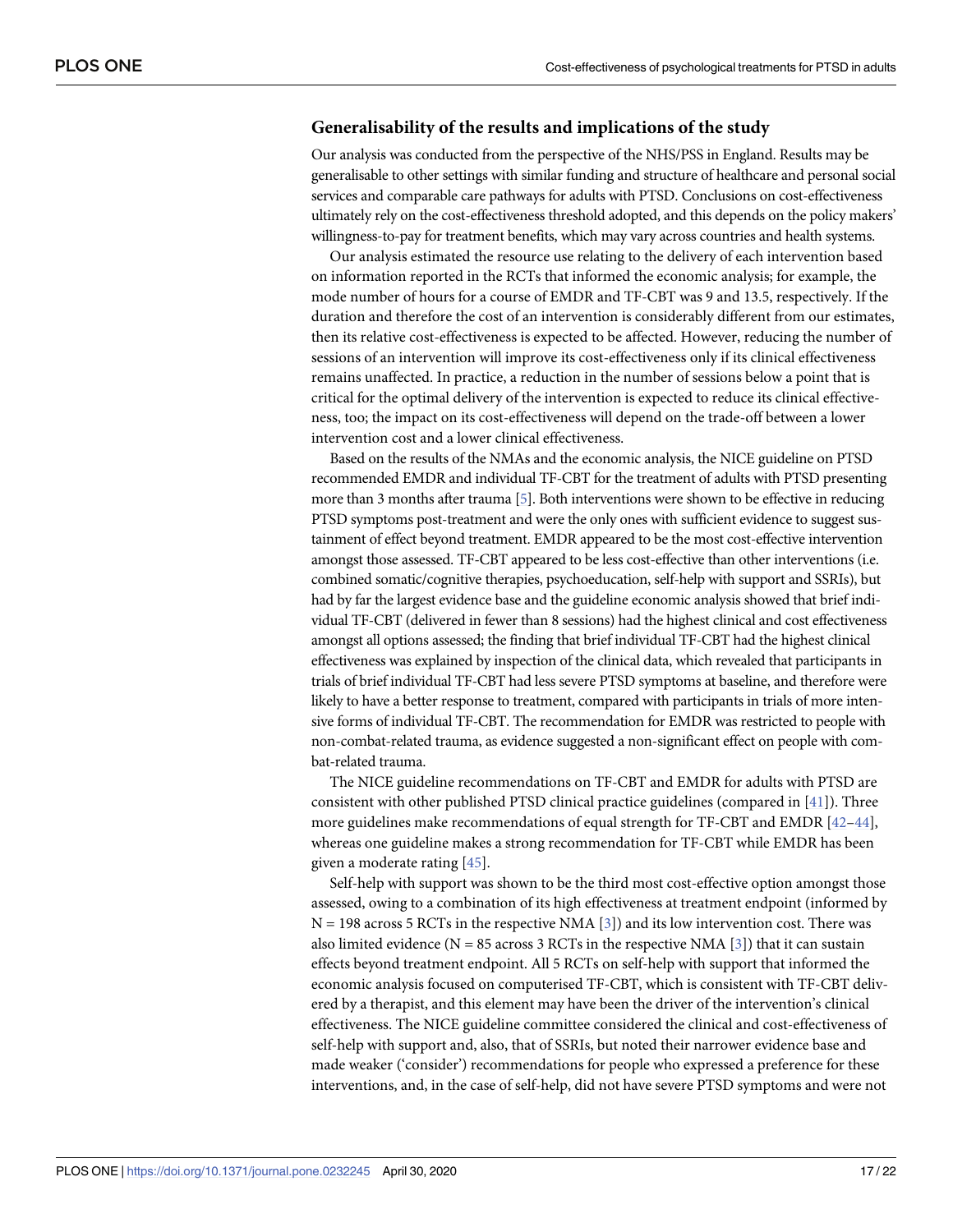<span id="page-17-0"></span>at risk of harm to themselves or others. Based on its middle rankings in the NMA and economic analysis, a 'consider' recommendation was also made for non-TF-CBT targeted at specific symptoms, for people who are unable or unwilling to engage in a trauma-focused intervention or have residual symptoms after treatment. Psychoeducation was shown to be cost-effective based on limited and inconclusive clinical evidence; therefore, it was not recommended as a stand-alone intervention, but as part of individual TF-CBT. Finally, the committee noted the evidence of high clinical and cost-effectiveness for combined somatic/cognitive therapies, but also considered their particularly limited evidence base beyond treatment endpoint and the lack of specific indications for these interventions, and decided not to recommend them but instead to make a recommendation for further research [[5\]](#page-19-0).

## **Conclusion**

EMDR appears to be the most cost-effective intervention for adults with PTSD more than 3 months after trauma, followed by combined somatic/cognitive therapies, self-help with support, psychoeducation, SSRIs, TF-CBT, self-help without support, non-TF-CBT and combined TF-CBT/SSRIs. Counselling appears to be less cost-effective than no treatment. Results were characterised by uncertainty, and relatively limited evidence base for interventions other than TF-CBT. There is a need for well-conducted studies that examine the relative clinical and costeffectiveness of a range of psychological treatments for adults with PTSD, in particular assessment of longer-term costs and effects, to reduce the uncertainty and limitations characterising current evidence.

## **Supporting information**

**S1 [File.](http://www.plosone.org/article/fetchSingleRepresentation.action?uri=info:doi/10.1371/journal.pone.0232245.s001) Selection of effectiveness data and transformation for use in the economic analysis.** (DOCX)

**S2 [File.](http://www.plosone.org/article/fetchSingleRepresentation.action?uri=info:doi/10.1371/journal.pone.0232245.s002) Estimation of the baseline probability of remission.** (DOCX)

**S3 [File.](http://www.plosone.org/article/fetchSingleRepresentation.action?uri=info:doi/10.1371/journal.pone.0232245.s003) Estimation of the unit cost of therapists delivering psychological interventions for PTSD in the British National Health Service (NHS).** (DOCX)

**S4 [File.](http://www.plosone.org/article/fetchSingleRepresentation.action?uri=info:doi/10.1371/journal.pone.0232245.s004) Estimation of annual health and personal social service costs incurred by adults with PTSD and adults without PTSD.** (DOCX)

**S5 [File.](http://www.plosone.org/article/fetchSingleRepresentation.action?uri=info:doi/10.1371/journal.pone.0232245.s005) Results of secondary probabilistic economic analysis [beneficial effect up to 3-months post-treatment].** (DOCX)

**S6 [File.](http://www.plosone.org/article/fetchSingleRepresentation.action?uri=info:doi/10.1371/journal.pone.0232245.s006) Results of deterministic sensitivity analyses.** (DOCX)

**S7 [File.](http://www.plosone.org/article/fetchSingleRepresentation.action?uri=info:doi/10.1371/journal.pone.0232245.s007) Results of the NICE guideline economic analysis.** (DOCX)

**S1 [Appendix](http://www.plosone.org/article/fetchSingleRepresentation.action?uri=info:doi/10.1371/journal.pone.0232245.s008). Search strategy.** (DOCX)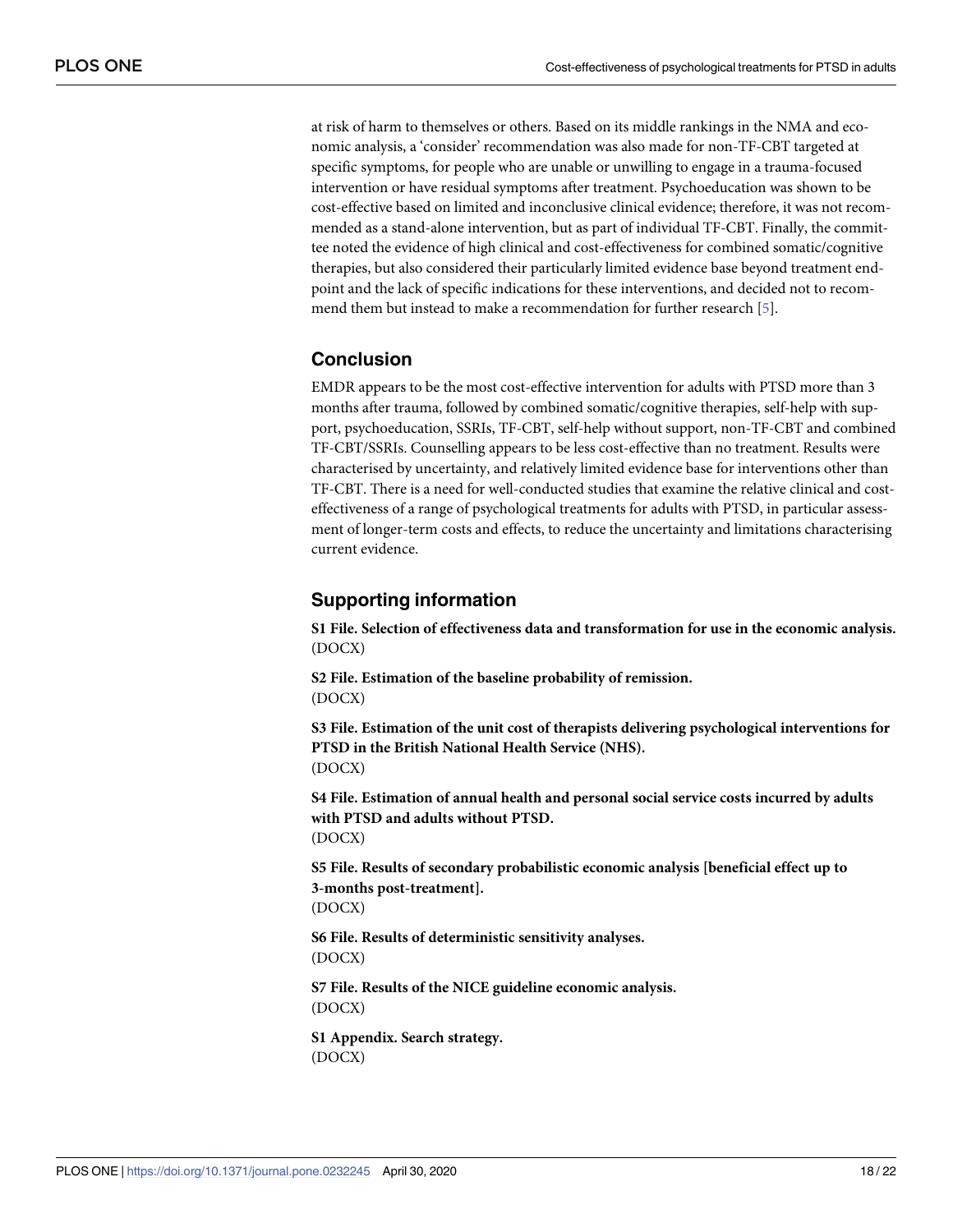<span id="page-18-0"></span>**S2 [Appendix](http://www.plosone.org/article/fetchSingleRepresentation.action?uri=info:doi/10.1371/journal.pone.0232245.s009). Study protocol.** (DOCX)

**S3 [Appendix](http://www.plosone.org/article/fetchSingleRepresentation.action?uri=info:doi/10.1371/journal.pone.0232245.s010). Details of the statistical analysis and WinBUGS codes for data synthesis.** (DOCX)

**S4 [Appendix](http://www.plosone.org/article/fetchSingleRepresentation.action?uri=info:doi/10.1371/journal.pone.0232245.s011). Details of the inconsistency checks and WinBUGS codes for inconsistency models.**

(DOCX)

**S5 [Appendix](http://www.plosone.org/article/fetchSingleRepresentation.action?uri=info:doi/10.1371/journal.pone.0232245.s012). Characteristics of studies included in the network meta-analysis, and full references.**

(DOCX)

**S6 [Appendix](http://www.plosone.org/article/fetchSingleRepresentation.action?uri=info:doi/10.1371/journal.pone.0232245.s013). List of excluded studies with reasons for exclusion.** (DOCX)

**S7 [Appendix](http://www.plosone.org/article/fetchSingleRepresentation.action?uri=info:doi/10.1371/journal.pone.0232245.s014). NMA data files.** (DOCX)

**S8 [Appendix](http://www.plosone.org/article/fetchSingleRepresentation.action?uri=info:doi/10.1371/journal.pone.0232245.s015). Risk of bias of studies included in the NMA.** (DOCX)

**S9 [Appendix](http://www.plosone.org/article/fetchSingleRepresentation.action?uri=info:doi/10.1371/journal.pone.0232245.s016). Model fit statistics.** (DOCX)

**S10 [Appendix](http://www.plosone.org/article/fetchSingleRepresentation.action?uri=info:doi/10.1371/journal.pone.0232245.s017). Inconsistency checks.** (DOCX)

**S11 [Appendix](http://www.plosone.org/article/fetchSingleRepresentation.action?uri=info:doi/10.1371/journal.pone.0232245.s018). Relative effects between all pairs of interventions: Direct, indirect and combined (NMA) results.** (DOCX)

**S12 [Appendix](http://www.plosone.org/article/fetchSingleRepresentation.action?uri=info:doi/10.1371/journal.pone.0232245.s019). Results of the NICE guideline NMA.** (DOCX)

**S13 [Appendix](http://www.plosone.org/article/fetchSingleRepresentation.action?uri=info:doi/10.1371/journal.pone.0232245.s020). Pairwise sub-analyses.** (DOCX)

**S14 [Appendix](http://www.plosone.org/article/fetchSingleRepresentation.action?uri=info:doi/10.1371/journal.pone.0232245.s021). References in the online supplementary material.** (DOCX)

## **Acknowledgments**

We thank other members of the Guideline Committee for the NICE guideline on 'Post-traumatic stress disorder' for their contributions to this work. Members of the Guideline Committee were: Steve Hajioff, Philip Bell, Gita Bhutani, Sharif El-Leithy, Neil Greenberg, Nick Grey, Cornelius Katona, Jonathan Leach, Richard Meiser-Stedman, Rebecca Regler, Vikki Touzel, and David Trickey.

## **Author Contributions**

**Conceptualization:** Ifigeneia Mavranezouli, Odette Megnin-Viggars, Nick Grey, Gita Bhutani, Jonathan Leach, Caitlin Daly, Sofia Dias, Nicky J. Welton, Cornelius Katona, Sharif El-Leithy, Neil Greenberg, Sarah Stockton, Stephen Pilling.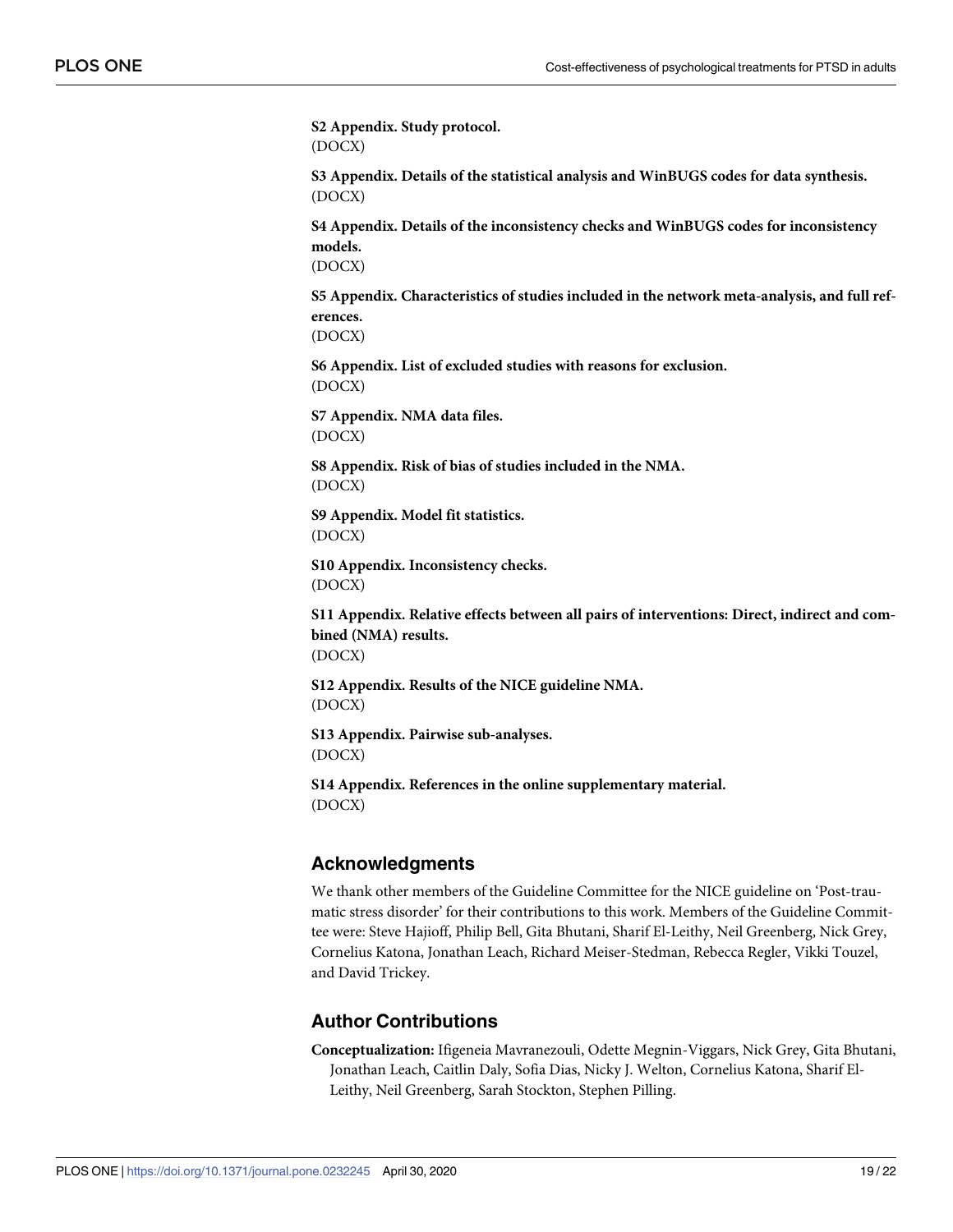<span id="page-19-0"></span>**Data curation:** Ifigeneia Mavranezouli, Odette Megnin-Viggars, Nick Grey, Gita Bhutani, Jonathan Leach, Caitlin Daly, Sofia Dias, Sarah Stockton.

**Formal analysis:** Ifigeneia Mavranezouli.

- **Funding acquisition:** Stephen Pilling.
- **Methodology:** Ifigeneia Mavranezouli, Odette Megnin-Viggars, Caitlin Daly, Sofia Dias, Nicky J. Welton.
- **Project administration:** Ifigeneia Mavranezouli.
- **Validation:** Nick Grey, Gita Bhutani, Jonathan Leach, Cornelius Katona, Sharif El-Leithy, Neil Greenberg, Stephen Pilling.

**Visualization:** Ifigeneia Mavranezouli.

- **Writing – original draft:** Ifigeneia Mavranezouli.
- **Writing – review & editing:** Odette Megnin-Viggars, Nick Grey, Gita Bhutani, Jonathan Leach, Caitlin Daly, Sofia Dias, Nicky J. Welton, Cornelius Katona, Sharif El-Leithy, Neil Greenberg, Sarah Stockton, Stephen Pilling.

#### **References**

- **[1](#page-1-0).** Koenen KC, Ratanatharathorn A, Ng L, McLaughlin KA, Bromet EJ, Stein DJ, et al. Posttraumatic stress disorder in the World Mental Health Surveys. Psychol Med. 2017; 47(13):2260–74. [https://doi.org/10.](https://doi.org/10.1017/S0033291717000708) [1017/S0033291717000708](https://doi.org/10.1017/S0033291717000708) PMID: [28385165](http://www.ncbi.nlm.nih.gov/pubmed/28385165)
- **[2](#page-1-0).** Alonso J, Angermeyer MC, Bernert S, Bruffaerts R, Brugha TS, Bryson H, et al. Disability and quality of life impact of mental disorders in Europe: results from the European Study of the Epidemiology of Mental Disorders (ESEMeD) project. Acta Psychiatr Scand Suppl. 2004; (420):38–46. [https://doi.org/10.](https://doi.org/10.1111/j.1600-0047.2004.00329.x) [1111/j.1600-0047.2004.00329.x](https://doi.org/10.1111/j.1600-0047.2004.00329.x) PMID: [15128386](http://www.ncbi.nlm.nih.gov/pubmed/15128386)
- **[3](#page-1-0).** Mavranezouli I, Megnin-Viggars O, Daly C, Dias S, Welton N, Stockton S, et al. Psychological treatments for post-traumatic stress disorder in adults: a network meta-analysis. Psychol Med. 2020; 50 (4):542–55. <https://doi.org/10.1017/S0033291720000070> PMID: [32063234](http://www.ncbi.nlm.nih.gov/pubmed/32063234)
- **[4](#page-1-0).** McManus S, Bebbington P, Jenkins R, Brugha T (eds). Mental health and wellbeing in England: Adult Psychiatric Morbidity Survey 2014. Leeds: NHS Digital; 2016.
- **[5](#page-1-0).** National Institute for Health and Care Excellence. Post-traumatic stress disorder. NICE; 2018. [https://](https://www.nice.org.uk/guidance/ng116) [www.nice.org.uk/guidance/ng116](https://www.nice.org.uk/guidance/ng116)
- **[6](#page-1-0).** Ehlers A, Grey N, Wild J, Stott R, Liness S, Deale A, et al. Implementation of cognitive therapy for PTSD in routine clinical care: effectiveness and moderators of outcome in a consecutive sample. Behav Res Ther. 2013; 51(11):742–52. <https://doi.org/10.1016/j.brat.2013.08.006> PMID: [24076408](http://www.ncbi.nlm.nih.gov/pubmed/24076408)
- **[7](#page-1-0).** Office for National Statistics. Population Estimates for UK, England and Wales, Scotland and Northern Ireland: Mid-2016. ONS; 2017. [http://www.ons.gov.uk/peoplepopulationandcommunity/](http://www.ons.gov.uk/peoplepopulationandcommunity/birthsdeathsandmarriages/lifeexpectancies/bulletins/nationallifetablesunitedkingdom/2015-09-23) [birthsdeathsandmarriages/lifeexpectancies/bulletins/nationallifetablesunitedkingdom/2015-09-23](http://www.ons.gov.uk/peoplepopulationandcommunity/birthsdeathsandmarriages/lifeexpectancies/bulletins/nationallifetablesunitedkingdom/2015-09-23)
- **[8](#page-3-0).** Church D, Hawk C, Brooks AJ, Toukolehto O, Wren M, Dinter I, et al. Psychological trauma symptom improvement in veterans using emotional freedom techniques: a randomized controlled trial. J Nerv Ment Dis. 2013; 201(2):153–60. <https://doi.org/10.1097/NMD.0b013e31827f6351> PMID: [23364126](http://www.ncbi.nlm.nih.gov/pubmed/23364126)
- **[9](#page-3-0).** Robson RH, Robson PM, Ludwig R, Mitabu C, Phillips C. Effectiveness of thought field therapy provided by newly instructed community workers to a traumatized population in Uganda: A randomized trial. Curr Res Psychol. 2016; 7(1):1–11.
- **[10](#page-3-0).** Shapiro F. Eye Movement Desensitisation and Reprocessing: Basic Principles, Protocols, and Procedures. 2nd ed. New York, NY: Guilford Press; 2001.
- **[11](#page-3-0).** Rogers CR. Client-Centered Therapy: Its Current Practice, Implications and Theory. Boston: Houghton Mifflin; 1951.
- **[12](#page-5-0).** Chapman C, Mills K, Slade T, McFarlane AC, Bryant RA, Creamer M, et al. Remission from post-traumatic stress disorder in the general population. Psychol Med. 2012; 42(8):1695–703. [https://doi.org/10.](https://doi.org/10.1017/S0033291711002856) [1017/S0033291711002856](https://doi.org/10.1017/S0033291711002856) PMID: [22166813](http://www.ncbi.nlm.nih.gov/pubmed/22166813)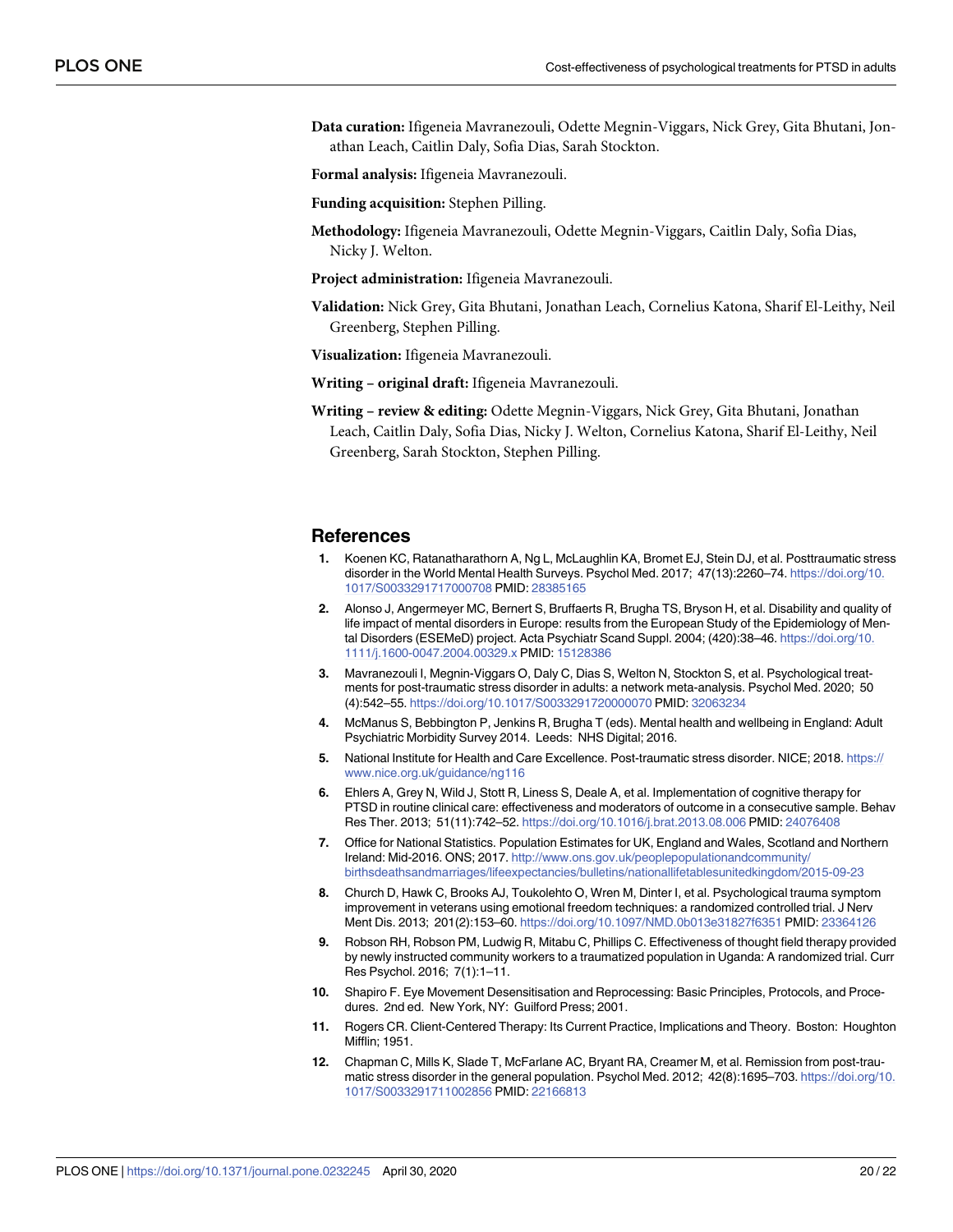- <span id="page-20-0"></span>**[13](#page-5-0).** Anderson HD, Pace WD, Libby AM, West DR, Valuck RJ. Rates of 5 common antidepressant side effects among new adult and adolescent cases of depression: a retrospective US claims study. Clin Ther. 2012; 34(1):113–23. <https://doi.org/10.1016/j.clinthera.2011.11.024> PMID: [22177545](http://www.ncbi.nlm.nih.gov/pubmed/22177545)
- **[14](#page-5-0).** Coupland C, Dhiman P, Morriss R, Arthur A, Barton G, Hippisley-Cox J. Antidepressant use and risk of adverse outcomes in older people: population based cohort study. BMJ. 2011; 343:d4551. [https://doi.](https://doi.org/10.1136/bmj.d4551) [org/10.1136/bmj.d4551](https://doi.org/10.1136/bmj.d4551) PMID: [21810886](http://www.ncbi.nlm.nih.gov/pubmed/21810886)
- **[15](#page-5-0).** Jakobsen JC, Katakam KK, Schou A, Hellmuth SG, Stallknecht SE, Leth-Moller K, et al. Selective serotonin reuptake inhibitors versus placebo in patients with major depressive disorder. A systematic review with meta-analysis and Trial Sequential Analysis. BMC Psychiatry. 2017; 17(1):58. [https://doi.org/10.](https://doi.org/10.1186/s12888-016-1173-2) [1186/s12888-016-1173-2](https://doi.org/10.1186/s12888-016-1173-2) PMID: [28178949](http://www.ncbi.nlm.nih.gov/pubmed/28178949)
- **[16](#page-5-0).** Ahmadi N, Hajsadeghi F, Mirshkarlo HB, Budoff M, Yehuda R, Ebrahimi R. Post-traumatic stress disorder, coronary atherosclerosis, and mortality. Am J Cardiol. 2011; 108(1):29–33. [https://doi.org/10.](https://doi.org/10.1016/j.amjcard.2011.02.340) [1016/j.amjcard.2011.02.340](https://doi.org/10.1016/j.amjcard.2011.02.340) PMID: [21530936](http://www.ncbi.nlm.nih.gov/pubmed/21530936)
- **[17](#page-5-0).** Office for National Statistics. National Life Tables, England, 1980–82 to 2014–2016. ONS; 2017. [http://](http://www.ons.gov.uk/peoplepopulationandcommunity/birthsdeathsandmarriages/lifeexpectancies/bulletins/nationallifetablesunitedkingdom/2015-09-23) [www.ons.gov.uk/peoplepopulationandcommunity/birthsdeathsandmarriages/lifeexpectancies/](http://www.ons.gov.uk/peoplepopulationandcommunity/birthsdeathsandmarriages/lifeexpectancies/bulletins/nationallifetablesunitedkingdom/2015-09-23) [bulletins/nationallifetablesunitedkingdom/2015-09-23](http://www.ons.gov.uk/peoplepopulationandcommunity/birthsdeathsandmarriages/lifeexpectancies/bulletins/nationallifetablesunitedkingdom/2015-09-23)
- **[18](#page-5-0).** Mihalopoulos C, Magnus A, Lal A, Dell L, Forbes D, Phelps A. Is implementation of the 2013 Australian treatment guidelines for posttraumatic stress disorder cost-effective compared to current practice? A cost-utility analysis using QALYs and DALYs. Aust N Z J Psychiatry. 2015; 49(4):360–76. [https://doi.](https://doi.org/10.1177/0004867414553948) [org/10.1177/0004867414553948](https://doi.org/10.1177/0004867414553948) PMID: [25348698](http://www.ncbi.nlm.nih.gov/pubmed/25348698)
- **[19](#page-5-0).** Freed MC, Yeager DE, Liu X, Gore KL, Engel CC, Magruder KM. Preference-weighted health status of PTSD among veterans: an outcome for cost-effectiveness analysis using clinical data. Psychiatr Serv. 2009; 60(9):1230–8. <https://doi.org/10.1176/ps.2009.60.9.1230> PMID: [19723738](http://www.ncbi.nlm.nih.gov/pubmed/19723738)
- **[20](#page-6-0).** Brazier J, Roberts J, Deverill M. The estimation of a preference-based measure of health from the SF-36. J Health Econ. 2002; 21(2):271–92. [https://doi.org/10.1016/s0167-6296\(01\)00130-8](https://doi.org/10.1016/s0167-6296(01)00130-8) PMID: [11939242](http://www.ncbi.nlm.nih.gov/pubmed/11939242)
- **[21](#page-6-0).** Sullivan PW, Valuck R, Saseen J, MacFall HM. A comparison of the direct costs and cost effectiveness of serotonin reuptake inhibitors and associated adverse drug reactions. CNS Drugs. 2004; 18(13):911– 32. <https://doi.org/10.2165/00023210-200418130-00006> PMID: [15521793](http://www.ncbi.nlm.nih.gov/pubmed/15521793)
- **[22](#page-6-0).** Curtis L, Burns A. Unit Costs of Health & Social Care 2017. Canterbury: PSSRU; 2017.
- **[23](#page-6-0).** NHS Business Services Authority, NHS Prescription Services. NHS England and Wales. Electronic Drug Tariff. Issue: March 2018. Compiled on the behalf of the Department of Health and Social Care. 2018. <https://www.nhsbsa.nhs.uk/pharmacies-gp-practices-and-appliance-contractors/drug-tariff>
- **[24](#page-7-0).** Kaltenthaler E, Brazier J, De NE, Tumur I, Ferriter M, Beverley C, et al. Computerised cognitive behaviour therapy for depression and anxiety update: a systematic review and economic evaluation. Health Technol Assess. 2006; 10(33) <https://doi.org/10.3310/hta10330> PMID: [16959169](http://www.ncbi.nlm.nih.gov/pubmed/16959169)
- **25.** British Association for Behavioural & Cognitive Psychotherapies. Criteria and guidelines for re-accreditation as a behavioural and/or cognitive psychotherapist. British Association for Behavioural & Cognitive Psychotherapies; 2016. <http://www.babcp.com/files/Accreditation/CBP/Full/CBP-Full-Guidelines-V5-0614.pdf>
- **[26](#page-6-0).** National College for Teaching and Leadership. Review of clinical and educational psychology training arrangements. NHS Health Education England; 2016.
- **[27](#page-6-0).** Kontopantelis E, Olier I, Planner C, Reeves D, Ashcroft DM, Gask L, et al. Primary care consultation rates among people with and without severe mental illness: a UK cohort study using the Clinical Practice Research Datalink. BMJ Open. 2015; 5(12):e008650. <https://doi.org/10.1136/bmjopen-2015-008650> PMID: [26674496](http://www.ncbi.nlm.nih.gov/pubmed/26674496)
- **28.** NHS Digital. Hospital Episode Statistics for England. Admitted Patient Care statistics, 2016–17. NHS Digital; 2017.
- **[29](#page-6-0).** NHS Digital, Community and Mental Health Team. Psychological Therapies: Annual report on the use of IAPT services. England, 2015–16. NHS Digital; 2016.
- **[30](#page-6-0).** NHS Improvement. National Schedule of Reference Costs, 2016–17—NHS trusts and NHS foundation trusts. NHS Improvement; 2017. <https://improvement.nhs.uk/resources/reference-costs/>
- **[31](#page-7-0).** National Institute for Health and Care Excellence. Developing NICE guidelines: the manual (last updated October 2018). NICE; 2014. <https://www.nice.org.uk/process/pmg20>
- **[32](#page-7-0).** Briggs A, Sculpher M, Claxton K. Decision Modelling for Health Economic Evaluation. New York, NY: Oxford University Press; 2006.
- **[33](#page-7-0).** Fenwick E, Claxton K, Sculpher M. Representing uncertainty: the role of cost-effectiveness acceptability curves. Health Econ. 2001; 10(8):779–87. <https://doi.org/10.1002/hec.635> PMID: [11747057](http://www.ncbi.nlm.nih.gov/pubmed/11747057)
- **[34](#page-9-0).** Chinn S. A simple method for converting an odds ratio to effect size for use in meta-analysis. Stat Med. 2000; 19(22):3127–31. [https://doi.org/10.1002/1097-0258\(20001130\)19:22](https://doi.org/10.1002/1097-0258(20001130)19:22<3127::aid-sim784>3.0.co;2-m)<3127::aid-sim784>3.0. [co;2-m](https://doi.org/10.1002/1097-0258(20001130)19:22<3127::aid-sim784>3.0.co;2-m) PMID: [11113947](http://www.ncbi.nlm.nih.gov/pubmed/11113947)